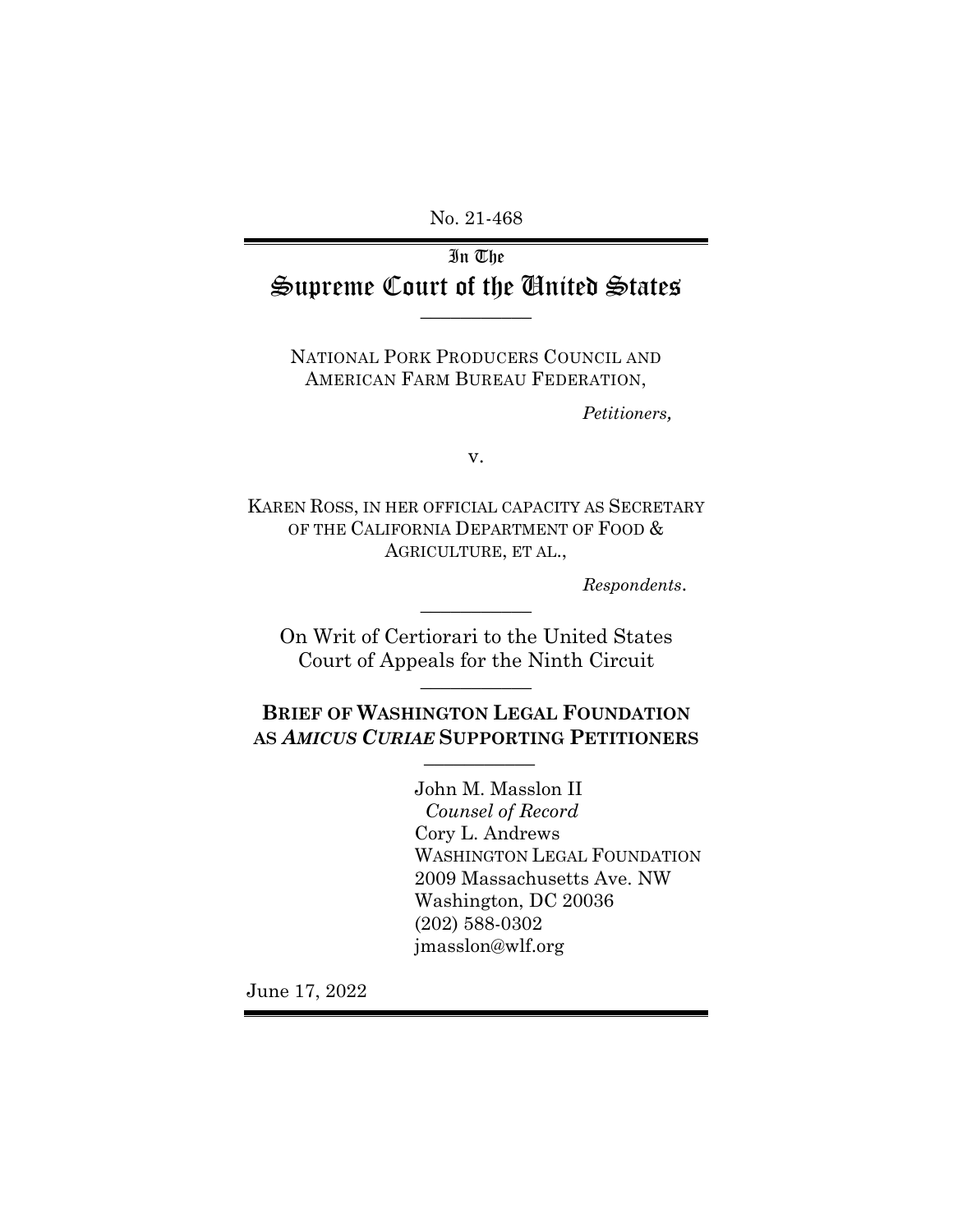### **QUESTIONS PRESENTED**

1. Whether allegations that a state law has dramatic economic effects largely outside the state and requires pervasive changes to an integrated nationwide industry state a violation of the dormant Commerce Clause, or whether the extraterritoriality principle described in this Court's decisions is now a dead letter.

2. Whether such allegations, concerning a law that is based solely on preferences about out-of-state housing of farm animals, state a *Pike* claim.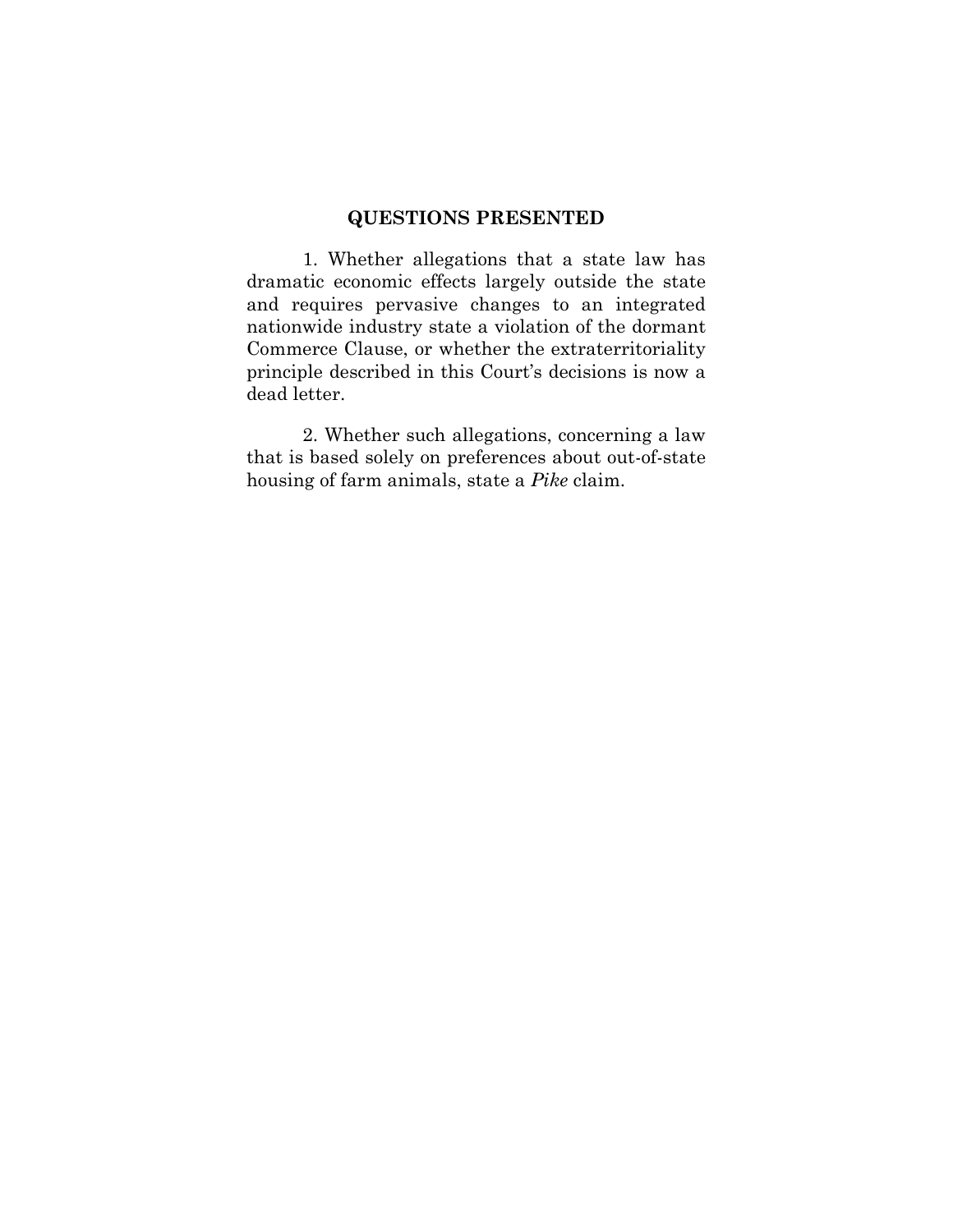## **TABLE OF CONTENTS**

iii

|--|

| INTEREST OF AMICUS CURIAE 1                                                                                        |  |
|--------------------------------------------------------------------------------------------------------------------|--|
|                                                                                                                    |  |
|                                                                                                                    |  |
|                                                                                                                    |  |
|                                                                                                                    |  |
| THE DORMANT COMMERCE CLAUSE IS KEY<br>L.                                                                           |  |
| Successful Horizontal Federalism<br>$\mathbf{A}$<br>Requires States To Respect Other<br>States' Policy Decisions 7 |  |
| Proposition 12 Violates Horizontal<br>B.<br>Federalism Principles11                                                |  |
| II. ALLOWING<br>STATE AGRICULTURAL<br>REGULATIONS THAT HARM THE NATION'S<br>FOOD CHAIN WOULD HAVE DEVASTATING      |  |
| A. Now Is Not The Time To Interrupt                                                                                |  |
| The Ninth Circuit's Decision Will<br>$B_{-}$<br>Interrupt The Food Supply16                                        |  |
| $C_{\cdot}$<br>The Effects Of Increased Food Prices                                                                |  |
|                                                                                                                    |  |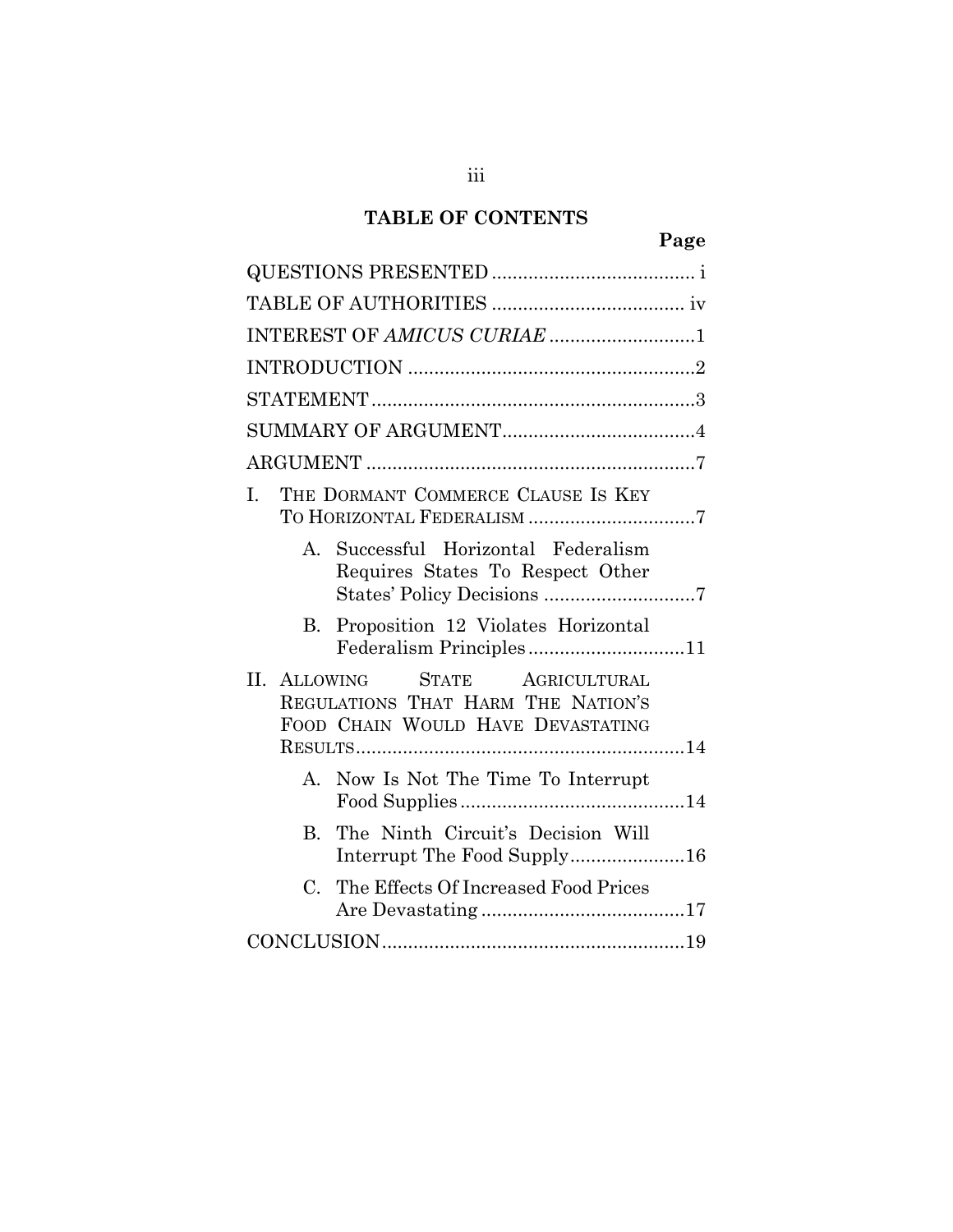# **Page(s)**

## **Cases**

| Am. Beverage Ass'n v. Snyder,                                      |
|--------------------------------------------------------------------|
| Ariz. State Legislature v. Ariz.<br>Indep. Redistricting Comm'n,   |
| Baldwin v. G.A.G. Seelig,                                          |
| BMW of N. Am., Inc. v. Gore,                                       |
| Bristol-Myers Squibb Co. v. Superior<br>Court of Cal., S.F. Cnty., |
| H. P. Hood & Sons, Inc. v. Du Mond,                                |
| Healy v. Beer Inst.,                                               |
| Hughes v. Oklahoma,                                                |
| Huntington v. Attrill,                                             |
| Milwaukee Cnty. v. M.E. White Co.,                                 |
| New State Ice Co. v. Liebmann,                                     |
| New York Life Ins. Co. v. Head,                                    |
|                                                                    |

iv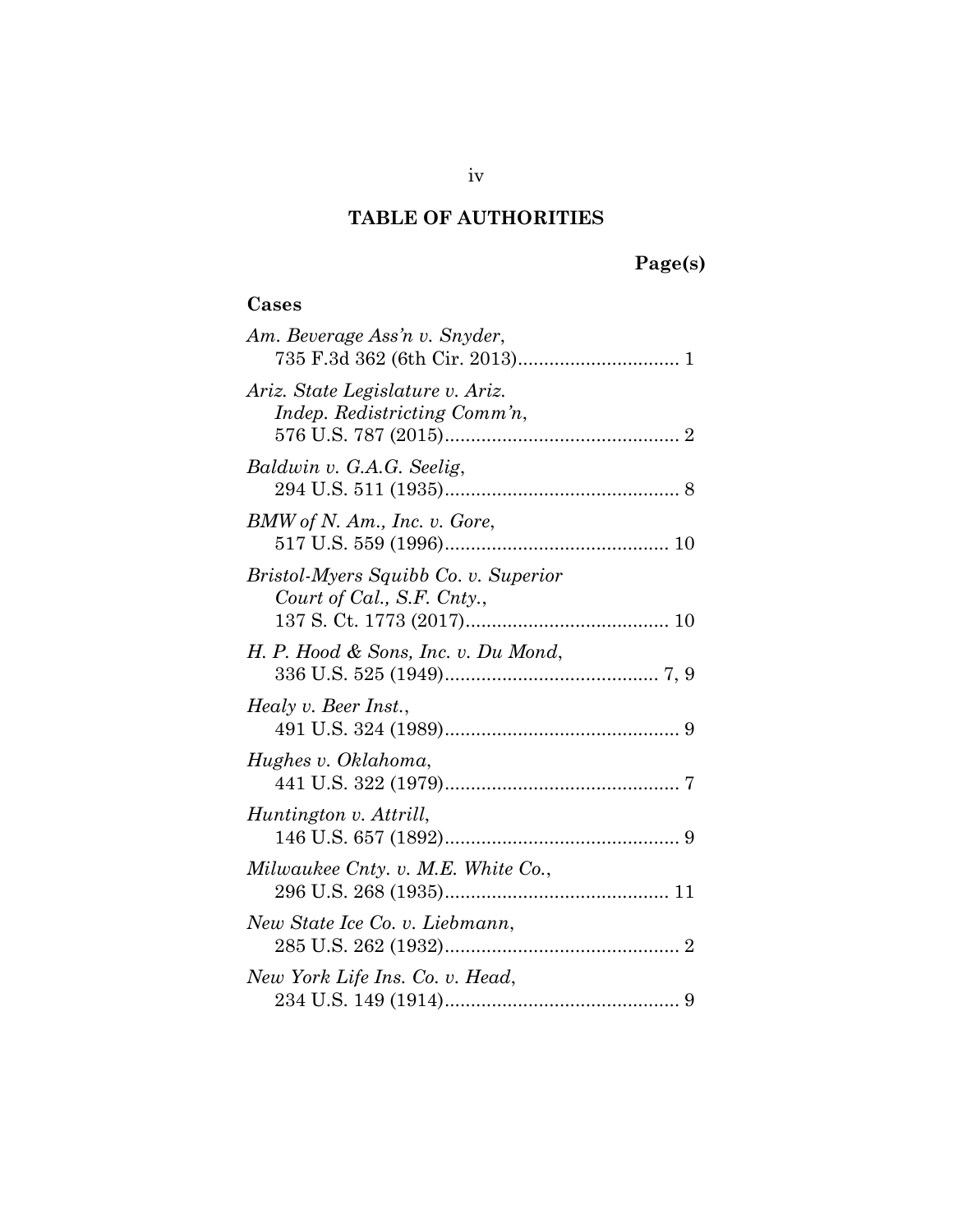(*continued*)

| Oregon v. Ice,                                                                  |
|---------------------------------------------------------------------------------|
| Pharm. Rsch. & Mfrs. of Am.                                                     |
| v. Cnty. of Almaeda,                                                            |
| S. Pac. Co. v. Arizona ex rel. Sullivan,                                        |
|                                                                                 |
| Shelby Cnty., Ala. v. Holder,                                                   |
| State Farm Mut. Auto Ins. Co. v. Campbell,                                      |
|                                                                                 |
| V.L. v. E.L.,                                                                   |
|                                                                                 |
| <b>Constitutional Provisions</b>                                                |
|                                                                                 |
|                                                                                 |
| <b>Statute</b>                                                                  |
| Cal. Health & Safety Code § 25991(e) 16                                         |
| <b>Other Authorities</b>                                                        |
| Allan Erbsen, <i>Horizontal Federalism</i> ,<br>93 Minn. L. Rev. 493 (2008)  11 |
| Allen Zhong, Largest US Pork Packer                                             |
| Closing California Plant, Citing High                                           |
| Costs and Red Tape (June 12, 2022) 16                                           |

v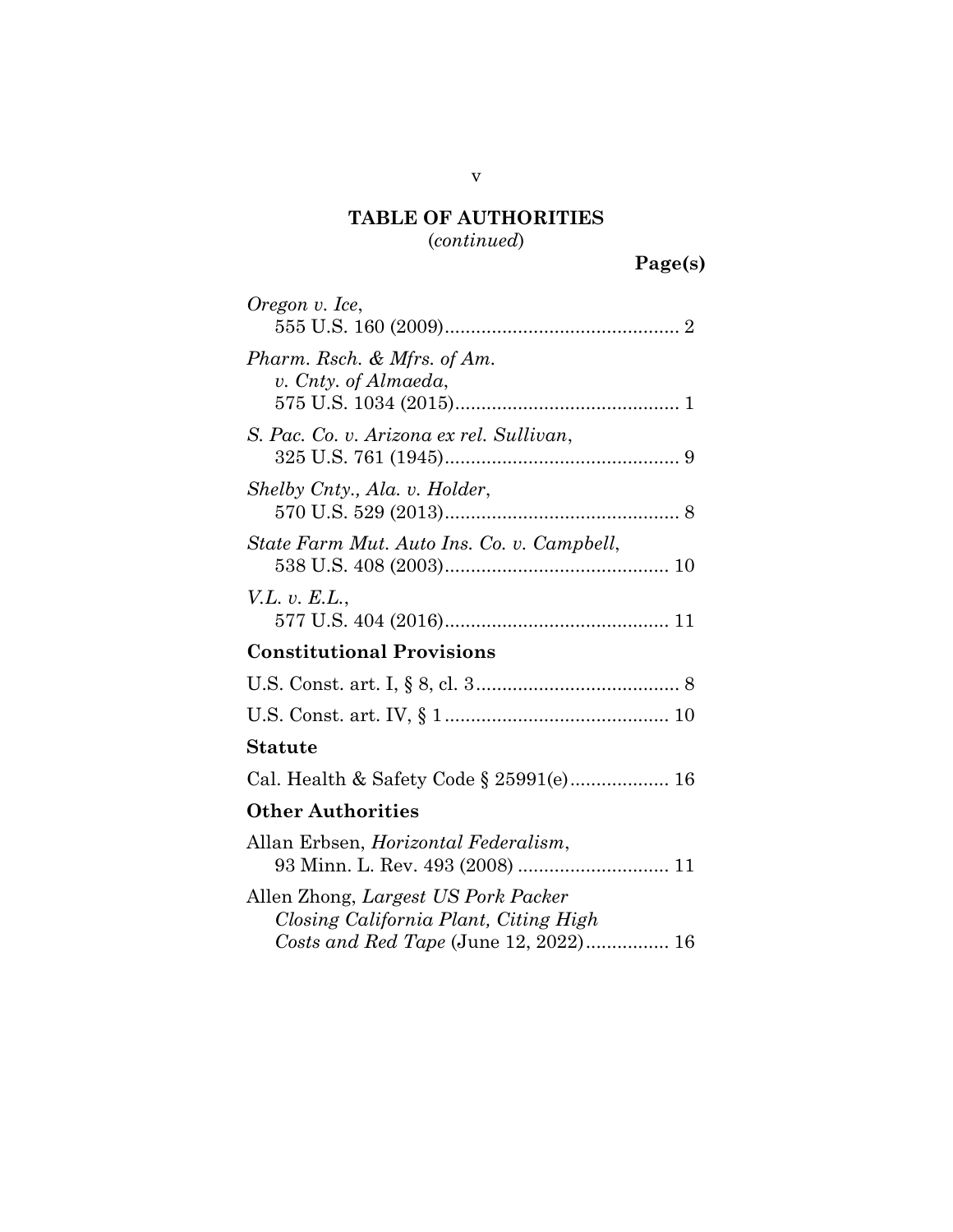## (*continued*)

# **Page(s)**

| Ana Swanson, Ballooning Food Prices<br>Threaten the World's Poorest,                                                                                                                          |
|-----------------------------------------------------------------------------------------------------------------------------------------------------------------------------------------------|
| Ann O'M. Bowman, <i>Horizontal Federalism</i> :<br><i>Exploring Interstate Interactions,</i><br>14 J. Pub. Admin. Res. & Theory 535                                                           |
| Barry K. Goodwin, <i>California's Proposition</i><br>12 and its Impacts on the Pork Industry                                                                                                  |
| Boyd Garriott et al., The Case for Uniform<br>Standards Grows as States Sew More<br>Laws into Patchwork of Data-Privacy<br><i>Regulations</i> , WLF LEGAL<br>BACKGROUNDER (Sept. 27, 2019)  1 |
| The Federalist No.                                                                                                                                                                            |
| George Monbiot, The banks collapsed in<br>2008 - and our food system is about to do<br><i>the same</i> , The Guardian (May 19, 2022) 15                                                       |
| Gil Seinfeld, Reflections on Comity in the<br>Law of American Federalism,<br>90 Notre Dame L. Rev. 1309 (2015) 9, 10                                                                          |

vi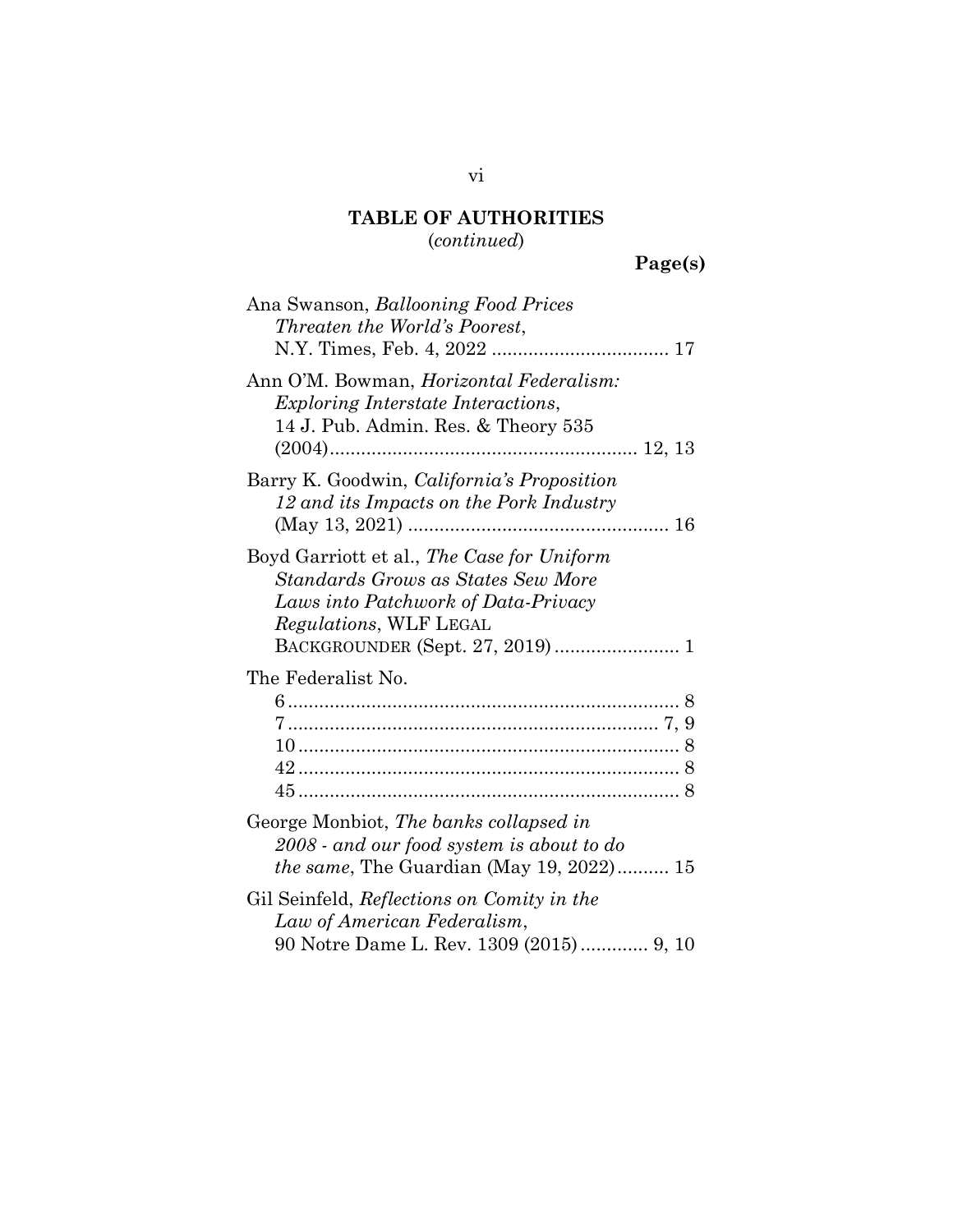(*continued*)

**Page(s)**

| Heather K. Gerken & Ari Holtzblatt,<br>The Political Safeguards of<br>Horizontal Federalism,                                                                     |
|------------------------------------------------------------------------------------------------------------------------------------------------------------------|
| Hyland Hunt, Court Finds NY<br>Unconstitutionally Shifted Cost Of<br>"Opioid Stewardship Fund" To Out-Of-<br>State Commerce, WLF LEGAL OPINION                   |
| Katherine Florey, State Courts, State<br>Territory, State Power: Reflections on the<br><i>Extraterritoriality Principle in Choice of</i><br>Law and Legislation, |
| Kristalina Georgieva, Mornings with Maria<br>(Fox Business television broadcast)                                                                                 |
| Laura McQuillan, <i>Global food crisis fuelled</i><br>by war in Ukraine could provoke unrest,                                                                    |
| Maegan Vazquez & Sam Fossum, Biden<br>blames Russia's war in Ukraine for food<br>supply shortages and price hikes,                                               |
| Margaret Meriwether Cordray, The Limits<br>of State Sovereignty and the Issue of<br>Multiple Punitive Damages Awards,                                            |

vii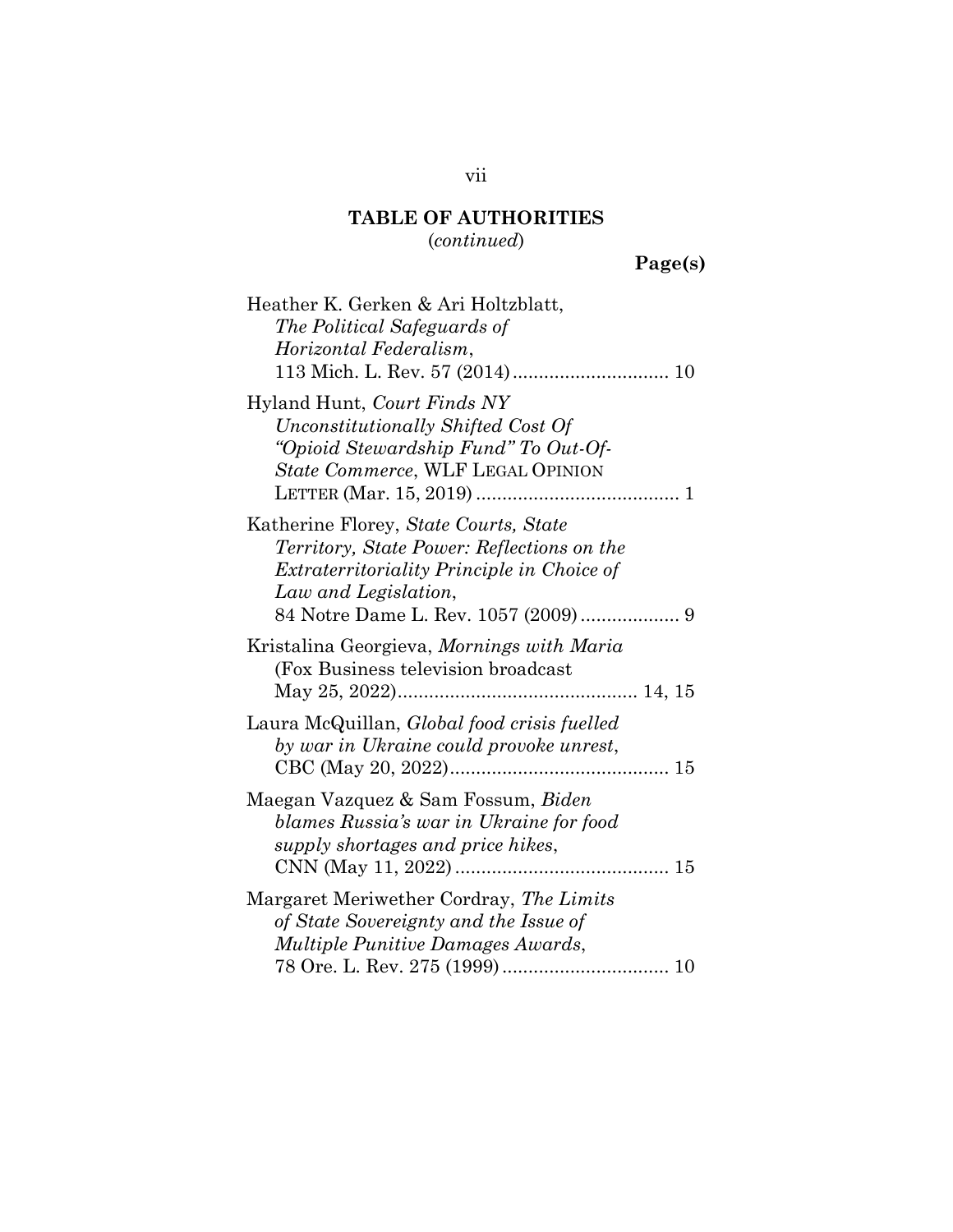# **TABLE OF AUTHORITIES** (*continued*)

# **Page(s)**

| Mark W. Rosegrant, Dir. of Env't and Prod.<br>Tech. Div. at the Int'l Food Policy Rsch.<br>Inst., Biofuels and Grain Prices: Impacts |
|--------------------------------------------------------------------------------------------------------------------------------------|
|                                                                                                                                      |
| Maytaal Angel, <i>Higher food prices help fuel</i><br>74% jump in global hunger - UN agency,                                         |
| Merrill Jensen, The New Nation: A History<br>of the United States During the                                                         |
| Robert Griffiths, With food prices climbing,<br>the U.N. is warning of crippling global<br>shortages, NPR (May 23, 2022)  14         |

## viii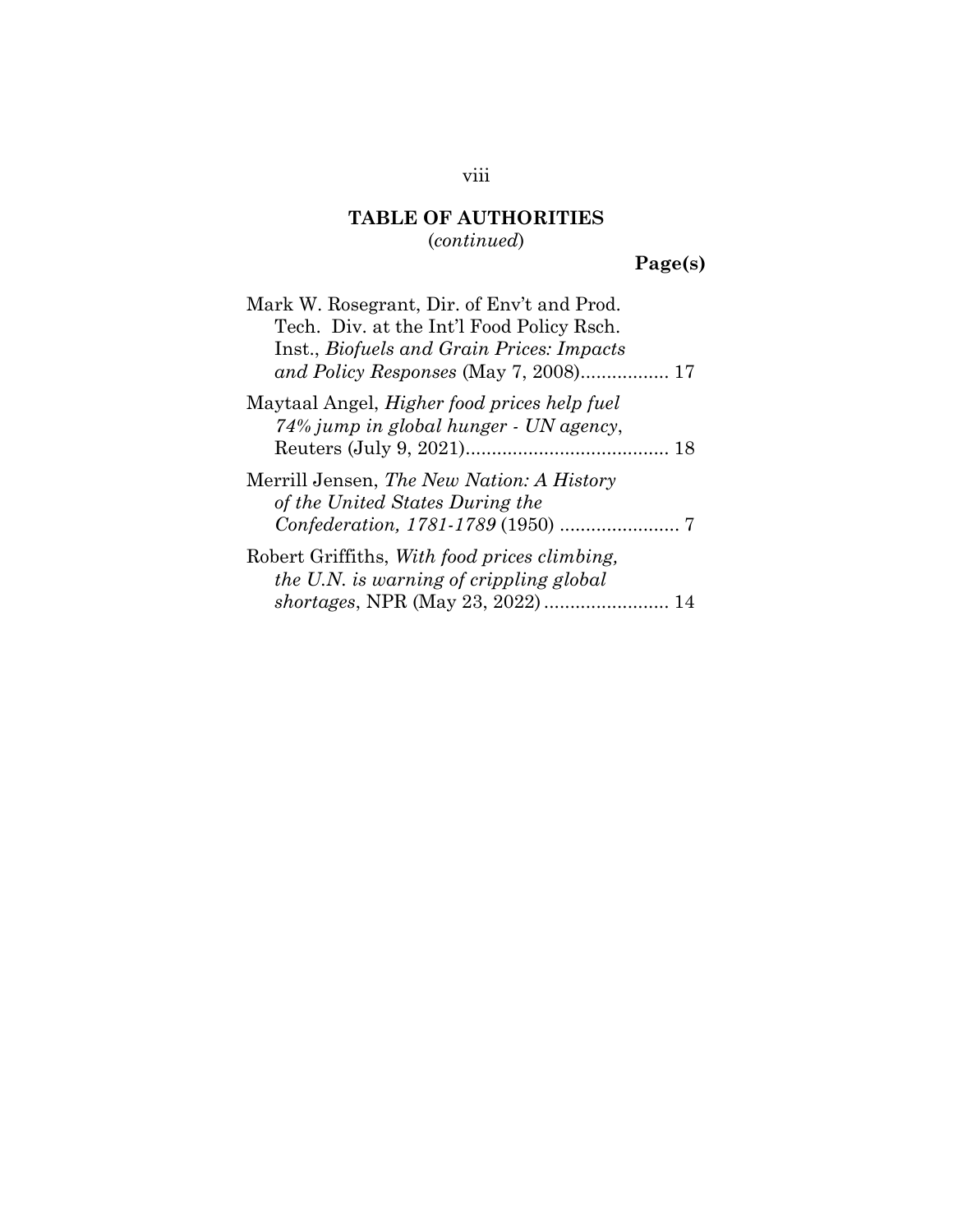#### **INTEREST OF** *AMICUS CURIAE***\***

Washington Legal Foundation is a nonprofit, public-interest law firm and policy center with supporters nationwide. WLF promotes free enterprise, individual rights, limited government, and the rule of law. It often appears as *amicus curiae* to advance its view that the dormant Commerce Clause is key to our federal structure. *See, e.g.*, *Pharm. Rsch. & Mfrs. of Am. v. Cnty. of Almaeda*, 575 U.S. 1034 (2015) (*per curiam*); *Am. Beverage Ass'n v. Snyder*, 735 F.3d 362 (6th Cir. 2013).

<span id="page-8-3"></span><span id="page-8-2"></span><span id="page-8-1"></span><span id="page-8-0"></span>WLF also regularly publishes, through its Legal Studies Division, articles by outside experts on the dormant Commerce Clause. *See, e.g.*, Boyd Garriott et al., *The Case for Uniform Standards Grows as States Sew More Laws into Patchwork of Data-Privacy Regulations*, WLF LEGAL BACKGROUNDER (Sept. 27, 2019); Hyland Hunt, *Court Finds NY Unconstitutionally Shifted Cost Of "Opioid Stewardship Fund" To Out-Of-State Commerce*, WLF LEGAL OPINION LETTER (Mar. 15, 2019). WLF believes that enforcing the dormant Commerce Clause's prohibition on burdening interstate commerce is crucial to economic growth and the continued viability of our federal form of government.

<sup>\*</sup> No party's counsel authored any part of this brief. No person or entity, other than WLF and its counsel, paid for the brief's preparation or submission. All parties consented to WLF's filing this brief.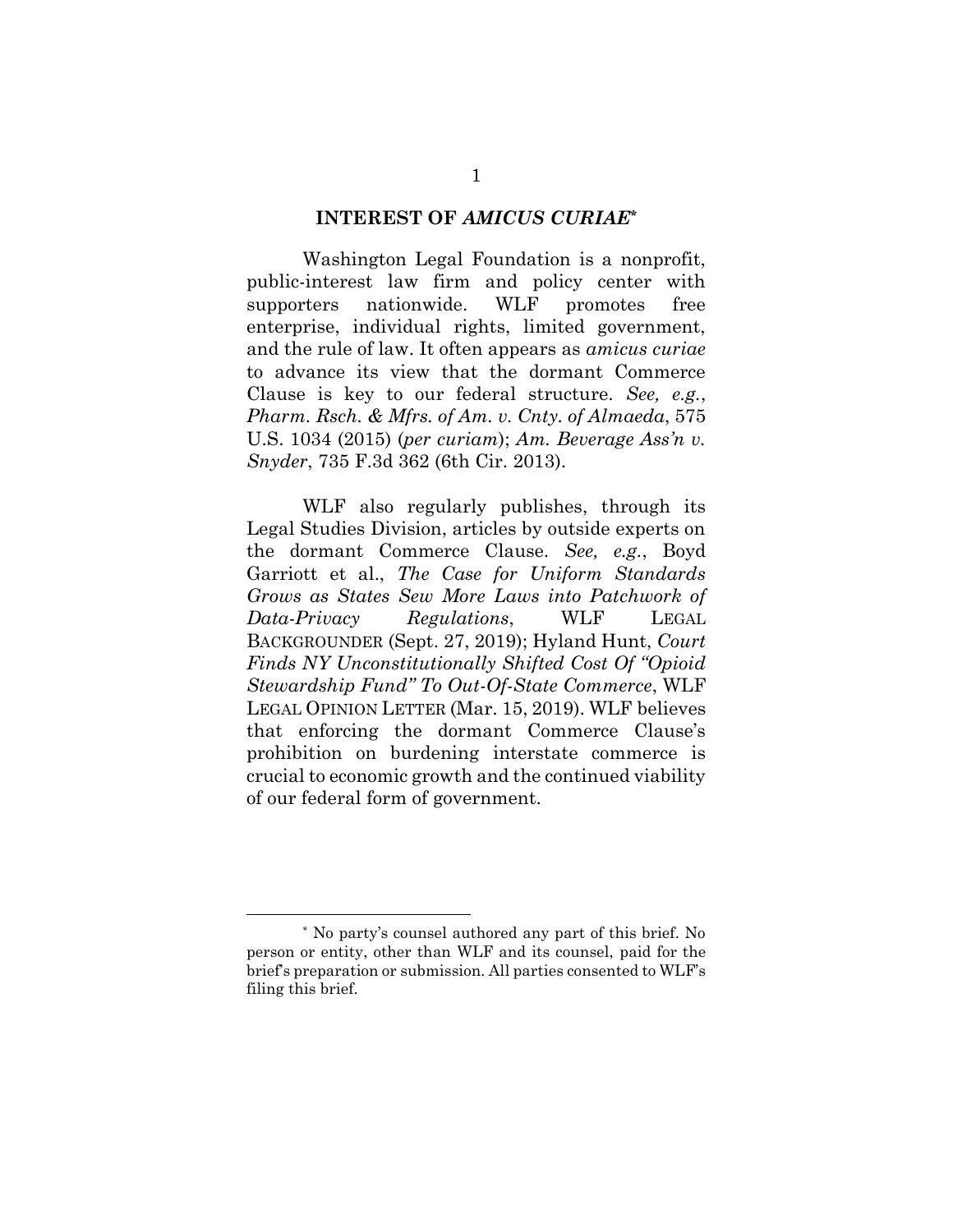#### <span id="page-9-2"></span><span id="page-9-0"></span>**INTRODUCTION**

"This Court has 'long recognized the role of the States as laboratories for devising solutions to difficult legal problems.'" *Ariz. State Legislature v. Ariz. Indep. Redistricting Comm'n*, 576 U.S. 787, 817 (2015) (quoting *Oregon v. Ice*, 555 U.S. 160, 171 (2009)). This allows "a single courageous State [to], if its citizens choose, serve as a laboratory; and try novel social and economic experiments without risk to the rest of the country." *New State Ice Co. v. Liebmann*, 285 U.S. 262, 311 (1932) (Brandeis, J., dissenting).

<span id="page-9-1"></span>Often, it is unclear whether an experiment will work. Some states require that cars have license plates on both the front and rear of vehicles. Theory alone does not predict whether front license plates are worth the increased expense. This is the type of experimentation our Constitution encourages.

But this does not mean that States can indirectly regulate out-of-state conduct with in-state regulations. For example, Maryland could not ban cars registered in Pennsylvania from entering the State just because they lack a front license plate. Doing so would force Pennsylvania to provide all cars with both front and rear license plates so that drivers could cross the Mason-Dixon Line. That would spell the end of our fifty laboratories of democracy.

The Framers wanted to avoid this outcome. Learning from their mistakes with the Articles of Confederation, they baked horizontal federalism into our Constitution. One way they ensured that States could make their own policy decisions was the dormant Commerce Clause. This prevents States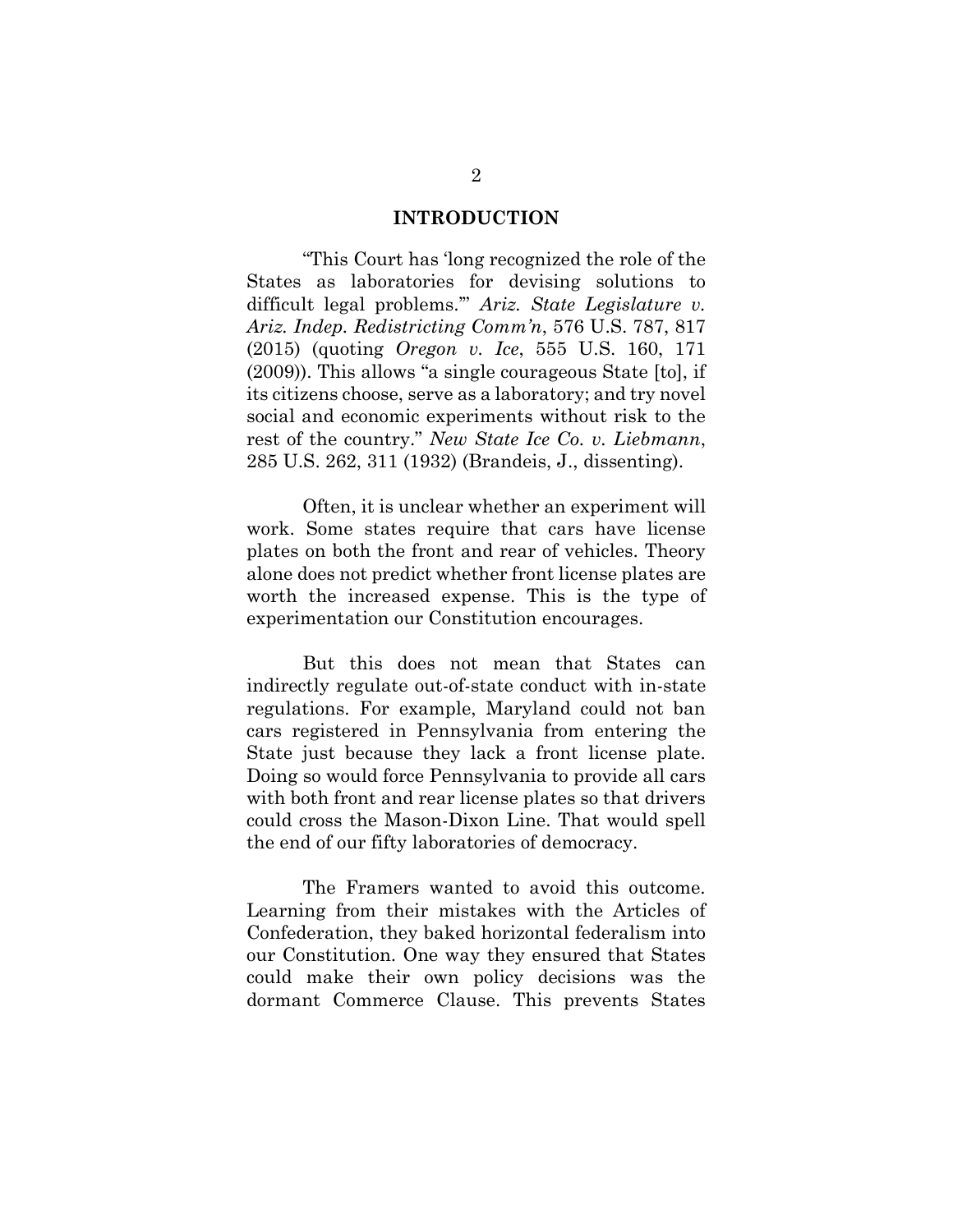from enacting hegemonic statutes that interfere with other States' policy decisions.

As usual, California has ignored these constitutional safeguards. It doesn't like some other States' animal-welfare laws. So it imposes its animalwelfare laws on out-of-state farms by regulating what may be sold in California—the State with the largest market for most products.

If left to stand, the Ninth Circuit's decision will give Alaska, Arizona, California, and Hawaii a license to regulate activities outside their borders. That would be inconsistent not only with the Founders' vision but also with this Court's dormant Commerce Clause jurisprudence.

#### **STATEMENT**

In California, it is illegal to sell pork unless the pig's sow—or mother—was housed in a pen with at least 24 square feet per sow. But not every twentyfour square feet pen satisfies California policymakers. The sow must also be able to turn around freely without touching her enclosure. Almost no commercially bred sows in the United States are housed in conditions that satisfy California's Proposition 12. This is for two reasons. First, farmers believe that keeping sows in smaller individual pens is best for the sows' and their offspring's health. Second, it is not economically feasible to keep sows in California-compliant pens.

Proposition 12 has a large effect outside the State's borders. California imports 99.87% of its pork. Because it is nearly impossible to track a pig through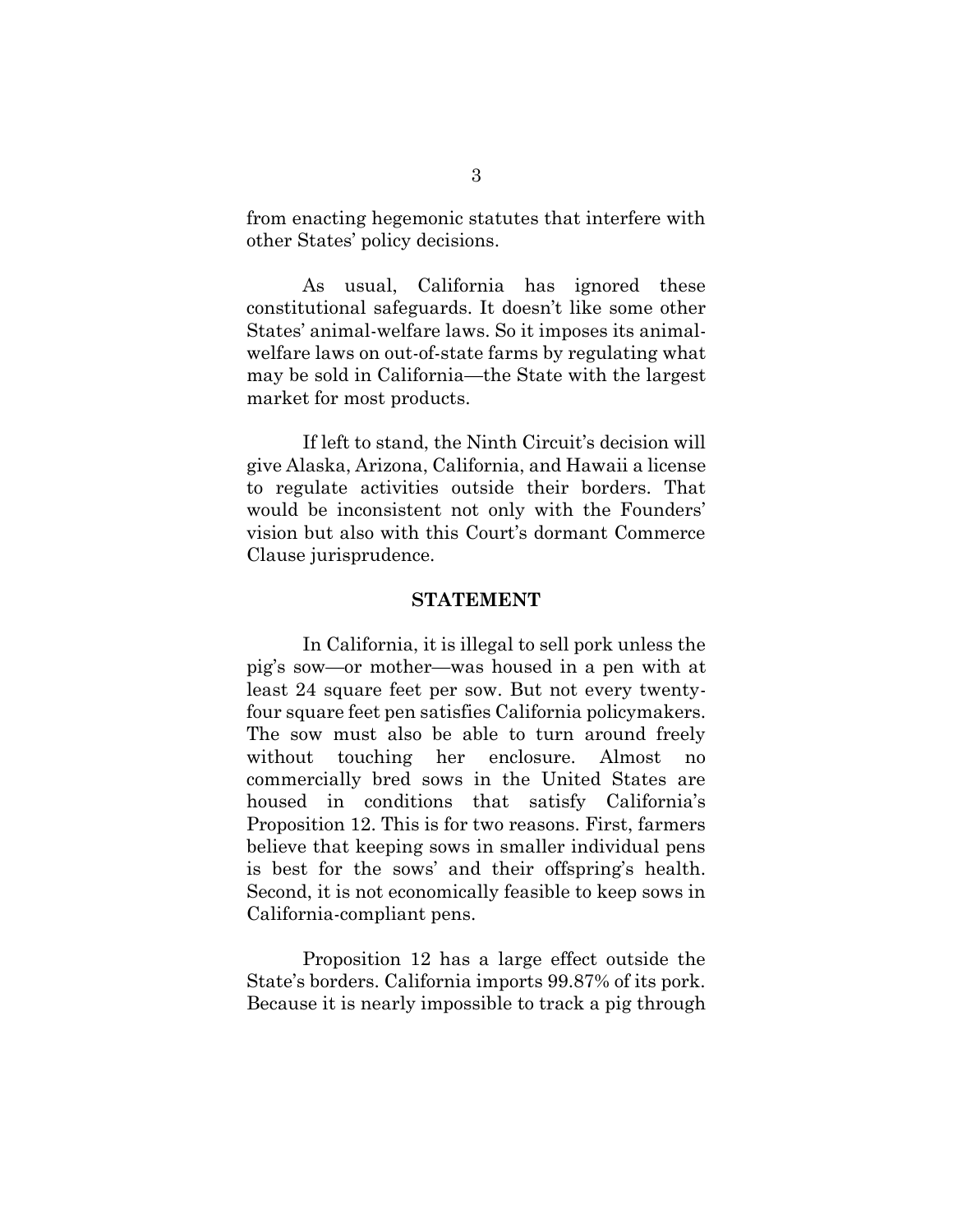multiple facilities as it is raised, slaughtered, and processed into various cuts of meat that are sold nationwide, Proposition 12 essentially regulates wholly out-of-state commerce. Compliance would require significant and costly changes to existing sow housing nationwide.

The resulting changes will be either to reduce herd sizes or to build new California-compliant facilities. Either way, prices will increase for pork across the country, even for pork products lacking a California connection. If herd sizes decrease, the law of supply and demand will take over and prices will increase. On the other hand, if new facilities are built, the construction costs will be passed on to consumers.

Because of these negative upstream effects, the National Pork Producers Council and American Farm Bureau Federation sued to enjoin California from enforcing Proposition 12. The complaint alleged that Proposition 12 violates the dormant Commerce Clause because California's regulation of in-state commerce has outsized effects on purely out-of-state commerce. The District Court partially dismissed the complaint and granted the defendant-intervenors judgment on the pleadings. After the Ninth Circuit affirmed, the Court granted certiorari because the decision conflicts with this Court's dormant Commerce Clause jurisprudence.

#### **SUMMARY OF ARGUMENT**

**I.A.** When the thirteen colonies won their independence from England, they did not immediately form a constitutional republic. Rather, the Articles of Confederation governed States'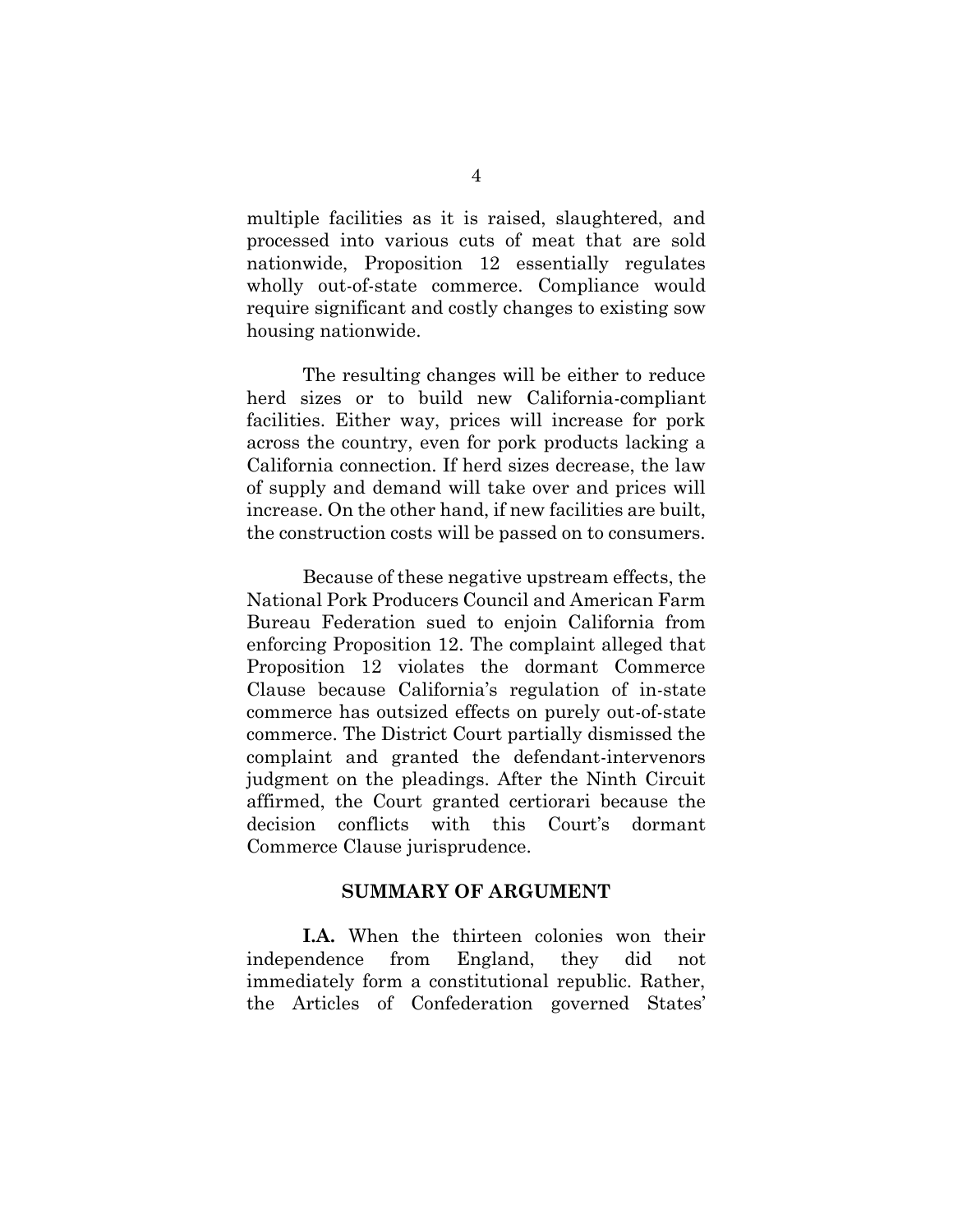relations. This led to major problems because the States refused to respect each other's views. They acted aggressively by enacting laws that burdened interstate commerce and imposed their policy views on other States.

This Balkanization hurt the new nation's economic stability. Realizing these errors, the Founders desired a new governing document. They gathered in Philadelphia in the summer of 1787 and drafted the Constitution. The Framers came up with a solution to the problem of State aggrandizement by allowing States to govern their territory without interference from other States. Chief among these protections was the dormant Commerce Clause.

The dormant Commerce Clause, however, is not the only constitutional provision that protects horizontal federalism. The Founders erected many protections for State sovereignty. The Full Faith and Credit Clause headlines these protections. Others include the Extradition Clause and, later, the Fourteenth Amendment's Due Process Clause, which restricts a State court's power to exercise jurisdiction over persons and conduct outside the State's borders.

**B.** Ever since America's founding, States have wielded disproportionate amounts of power. Then, New York, Pennsylvania, and Virginia had outsized power. Now, it's Texas, California, and Florida that have significant power. Recognizing the possibility that these larger States might steamroll their smaller brethren, the Framers included the dormant Commerce Clause.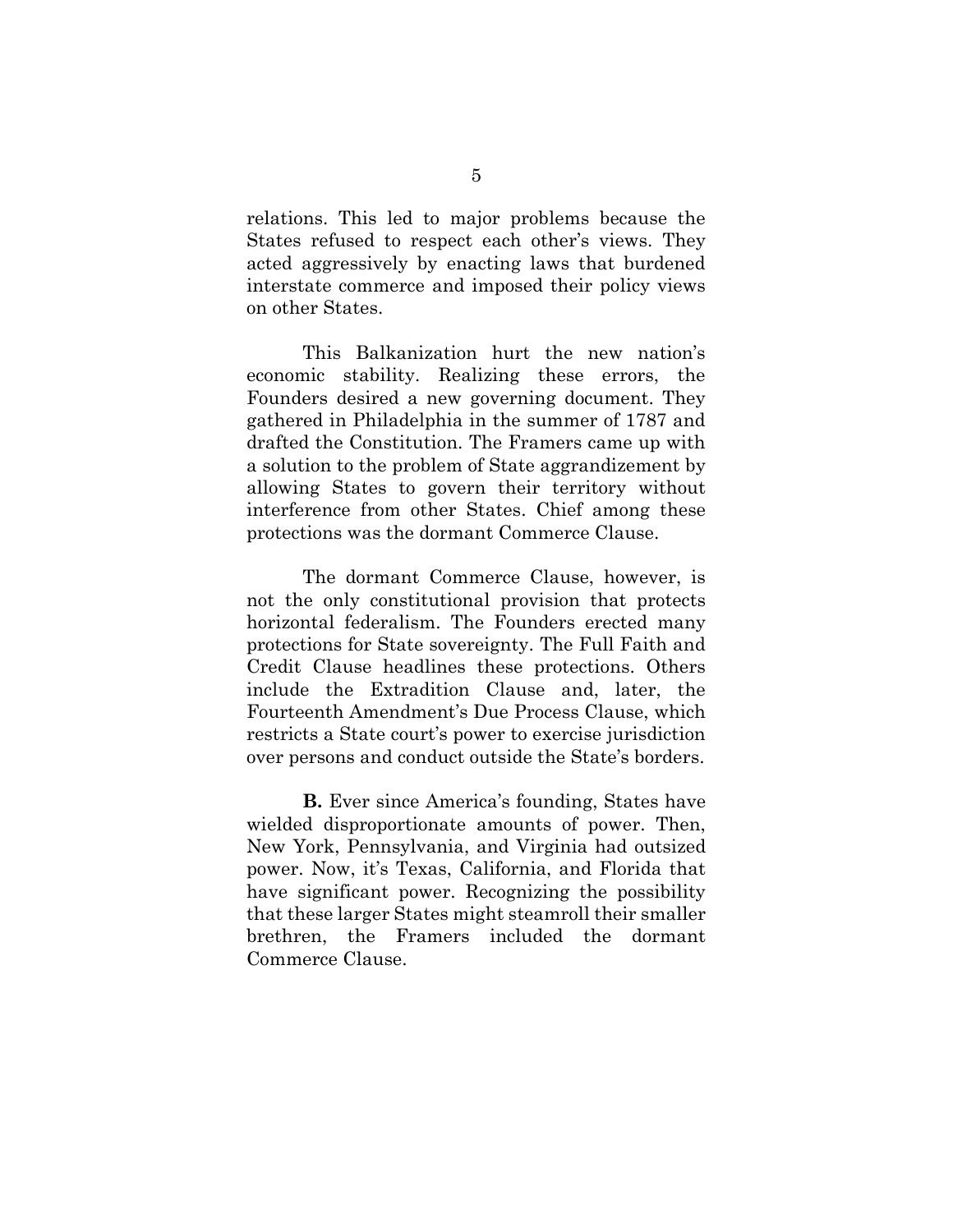Proposition 12 disregards the horizontalfederalism principles underlying the dormant Commerce Clause. Given how the pork industry works and California's outsized market for pork, the upstream effects of Proposition 12 are large. Rather than regulate conduct only in California, Proposition 12 regulates out-of-state conduct by imposing burdens on pork producers nationwide. The Court should not permit this afront to horizontal-federalism principles to stand.

**II.A.** For many years, the world has been on the brink of a food shortage. Since Russia invaded Ukraine, that food shortage has increasingly become reality. Prices are rapidly rising and production is decreasing. Now is not the time to add fuel to the fire by further reducing the food supply.

**B.** The cost of complying with Proposition 12 is staggering. The fixed costs of building Californiacompliant farms could reach over \$2 billion. And then there is the decreased efficiency of having two separate supply chains: one providing pork for California and one for the rest of the country. Farmers will have to raise prices to compensate for these costs and consumers will pay more. Basic economics also tells us that the amount of pork produced will decrease when prices increase. In short, there will be less food if this Court affirms.

**C.** Allowing the Ninth Circuit's decision to stand will have devastating effects. Increased food prices will harm consumers here and abroad. They will also lead to more internal and external conflicts. There is no upside to higher food prices. Yet that is what California asks this Court to do by allowing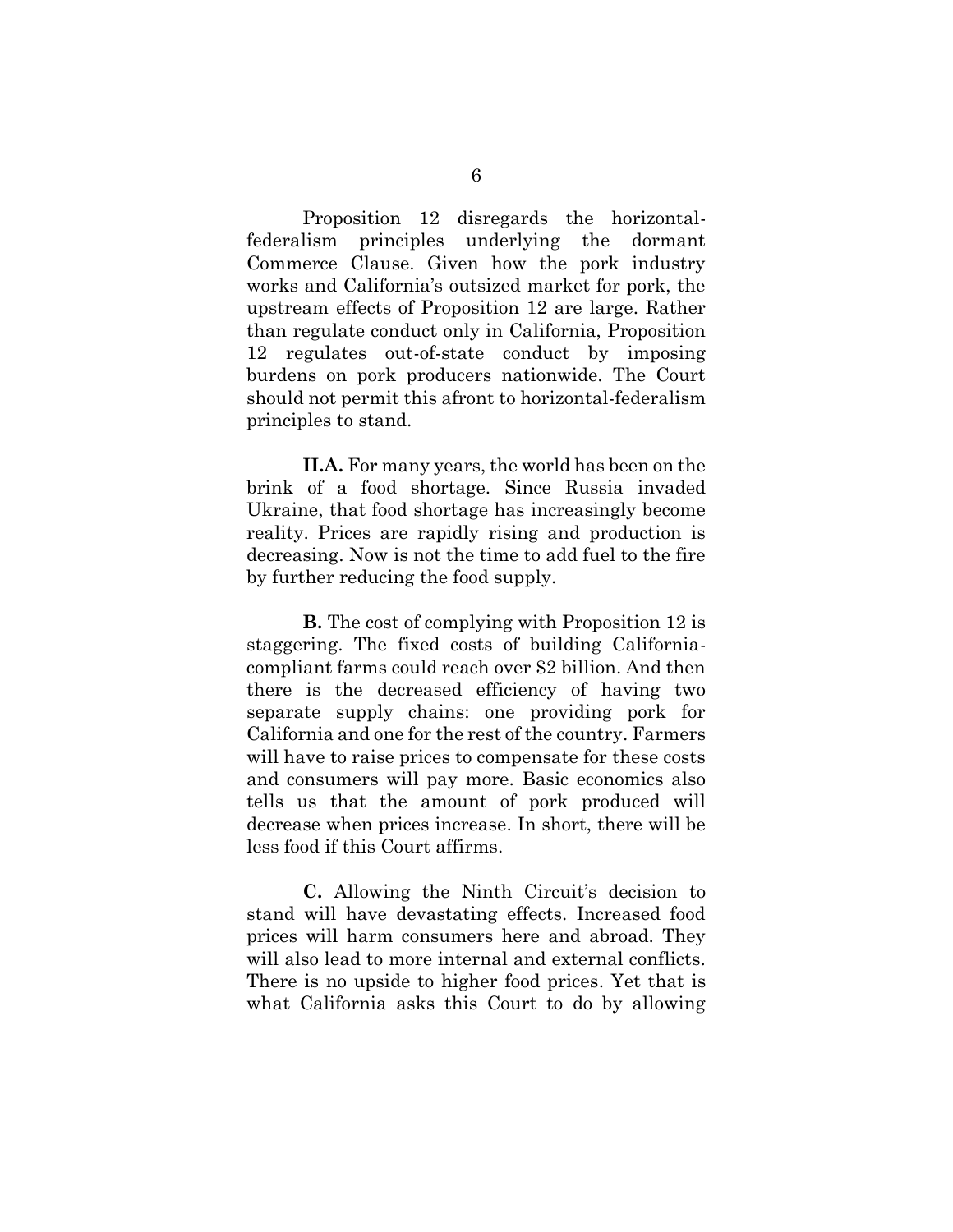Proposition 12 to govern the pork industry nationwide.

#### **ARGUMENT**

### **I. THE DORMANT COMMERCE CLAUSE IS KEY TO HORIZONAL FEDERALISM.**

When people invoke federalism, they usually mean vertical federalism. Horizontal federalism is the other side of the federalism coin. It involves how the States interact with each other. The Ninth Circuit, however, ignored those principles when upholding California's de facto regulation of commerce outside its borders.

## **A. Successful Horizontal Federalism Requires States To Respect Other States' Policy Decisions.**

<span id="page-14-2"></span><span id="page-14-1"></span><span id="page-14-0"></span>**1.** When adopting the Articles of Confederation after the Revolutionary War, the thirteen States included no safeguards against burdening interstate commerce. *See* Merrill Jensen, *The New Nation: A History of the United States During the Confederation, 1781-1789*, 245-57 (1950). The Founders quickly recognized that the structure was broken and needed reform. A major impetus for the Constitutional Convention was the "Balkanization that [] plagued" the States "under the Articles of Confederation." *Hughes v. Oklahoma*, 441 U.S. 322, 325-26 (1979) (citing *H. P. Hood & Sons, Inc. v. Du Mond*, 336 U.S. 525, 533-34 (1949)); *see* The Federalist No. 7, 62-63 (Alexander Hamilton) (Clinton Rossiter ed. 1961).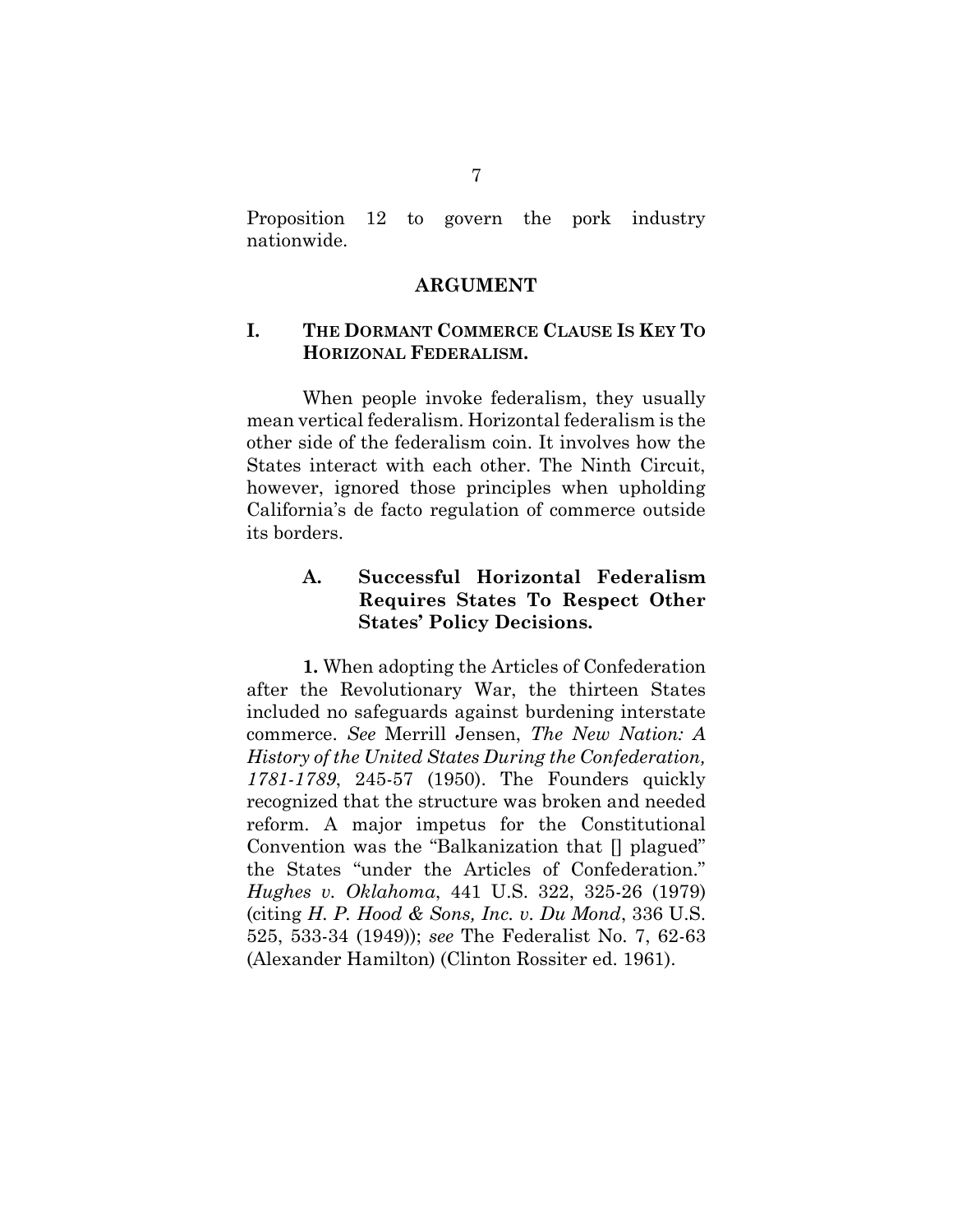<span id="page-15-4"></span><span id="page-15-2"></span>To solve that problem, States gave Congress authority to "regulate Commerce \* \* \* among the several States." U.S. Const. art. I, § 8, cl. 3; *see* The Federalist No. 42 at 267-68 (James Madison). The Commerce Clause was so critical to a functioning federal government that it was the first substantive power the new Constitution delegated to Congress. States disclaimed any ability to regulate interstate commerce. They ceded this power so commerce could flourish.

<span id="page-15-6"></span>The Framers thought all States were disposed "to aggrandize themselves at the expense of their neighbors." The Federalist No. 6 at 60 (Alexander Hamilton) (quotation omitted). They feared this would lead to factions—the ultimate poison for the Union; the "most common and durable source" of factions is economic inequality. The Federalist No. 10 at 79 (James Madison).

<span id="page-15-3"></span><span id="page-15-0"></span>Maintaining States' sovereignty was the solution to the problem. The new Constitution thus built on the premise that "the peoples of the several states must sink or swim together, and that in the long run prosperity and salvation are in union and not division." *Baldwin v. G.A.G. Seelig*, 294 U.S. 511, 523 (1935). Its promise was unity in interstate trade and respect for the States' sovereignty within their own borders.

<span id="page-15-5"></span><span id="page-15-1"></span>Each State retained power over its "ordinary course of affairs, concern[ing] the lives, liberties, and properties of the people, and the internal order, improvement, and prosperity of the State." The Federalist No. 45 at 293 (James Madison); *see Shelby Cnty., Ala. v. Holder*, 570 U.S. 529, 543 (2013).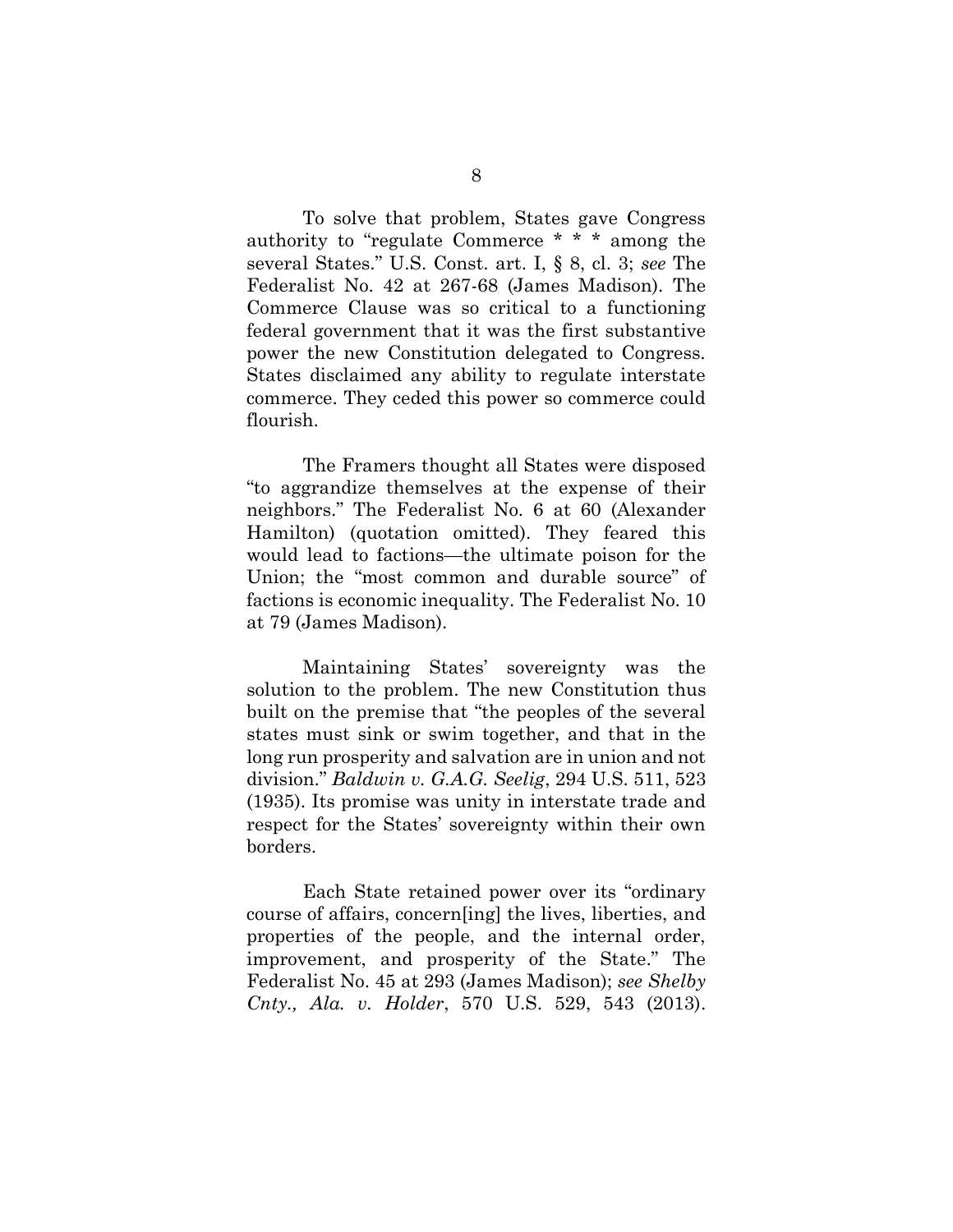Sovereignty necessarily includes prohibiting encroachment of state power across borders. Otherwise, state sovereignty disappears.

<span id="page-16-2"></span>Factions quickly form if state borders are merely nominal. So the Court has zealously guarded them: "Laws have no force of themselves beyond the jurisdiction of the State which enacts them." *Huntington v. Attrill*, 146 U.S. 657, 669 (1892); *see also New York Life Ins. Co. v. Head*, 234 U.S. 149, 160- 61 (1914).

<span id="page-16-3"></span><span id="page-16-1"></span><span id="page-16-0"></span>The Commerce Clause reflects that the States "are not separable economic units"—and that state protectionism would lead to conflict. *H.P. Hood*, 336 U.S. at 538; *see also* The Federalist No. 7 at 63 (Alexander Hamilton). The dormant Commerce Clause prevents States from legislating extraterritorially. It strikes a balance that maintains "the autonomy of the individual States within their respective spheres." *Healy v. Beer Inst.*, 491 U.S. 324, 335-36 (1989). Properly limiting States' jurisdiction "confin[es] each state to its proper sphere of authority[]in a federalist system." Katherine Florey, *State Courts, State Territory, State Power: Reflections on the Extraterritoriality Principle in Choice of Law and Legislation*, 84 Notre Dame L. Rev. 1057, 1093 (2009). This is necessary because when "the burden of state regulation falls on" other States, typical "political restraints" are ineffective. *S. Pac. Co. v. Arizona ex rel. Sullivan*, 325 U.S. 761, 767-68 n.2 (1945) (collecting cases).

<span id="page-16-6"></span><span id="page-16-5"></span><span id="page-16-4"></span>True enough, States must "recognize, and sometimes defer to, the laws, judgments, or interests of another." Gil Seinfeld, *Reflections on Comity in the*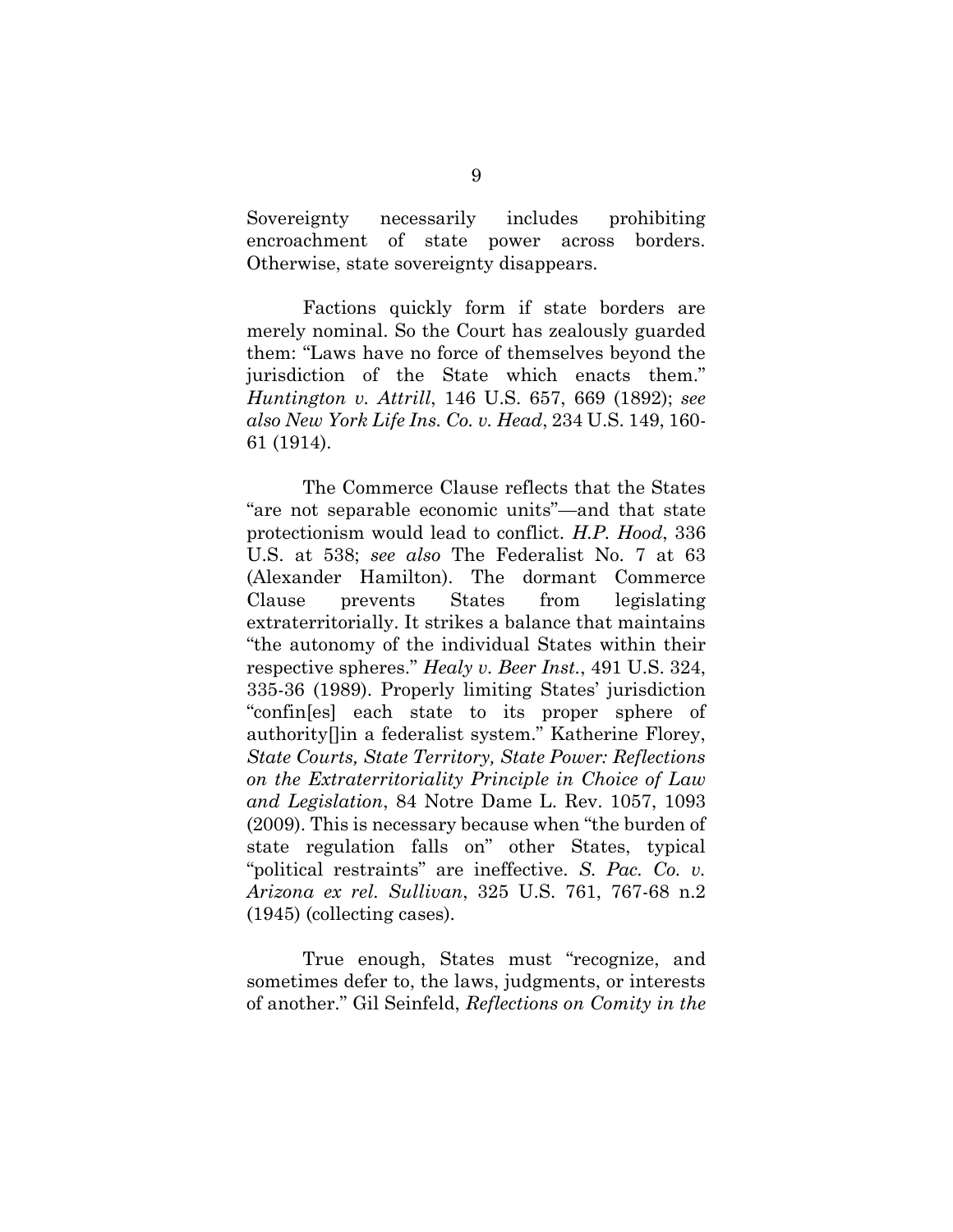<span id="page-17-5"></span>*Law of American Federalism*, 90 Notre Dame L. Rev. 1309, 1309 (2015). Policy judgments must be respected even if the people or leaders of another State vehemently disagree. But the Constitution requires that "while an individual state may make policy choices for its own state, a state may not impose those policy choices on the other states." Margaret Meriwether Cordray, *The Limits of State Sovereignty and the Issue of Multiple Punitive Damages Awards*, 78 Ore. L. Rev. 275, 292 (1999) (citing *BMW of N. Am., Inc. v. Gore*, 517 U.S. 559, 568-73 (1996)). Here California is imposing its animal-welfare views throughout the nation. This violates the principles of horizontal federalism that are key to maintaining our federal form of government.

<span id="page-17-1"></span><span id="page-17-0"></span>**2.** The dormant Commerce Clause works hand in glove with other constitutional provisions to promote horizontal federalism. For example, States lack personal jurisdiction over other States' residents absent a demonstrated connection to the forum State. *See, e.g.*, *Bristol-Myers Squibb Co*. *v. Superior Court of Cal., S.F. Cnty.*, 137 S. Ct. 1773, 1781 (2017). This rule "respect[s] the interests of other States" to exercise their "own reasoned judgment" over conduct within their borders. *BMW*, 517 U.S. at 571; *State Farm Mut. Auto Ins. Co. v. Campbell*, 538 U.S. 408, 422 (2003); Heather K. Gerken & Ari Holtzblatt, *The Political Safeguards of Horizontal Federalism*, 113 Mich. L. Rev. 57, 78 (2014).

<span id="page-17-4"></span><span id="page-17-3"></span><span id="page-17-2"></span>Similarly, the Full Faith and Credit Clause requires a State to recognize "public acts, records and judicial proceedings of every other state," U.S. Const. art. IV, § 1—even if the State "disagrees with the reasoning underlying the judgment or deems it to be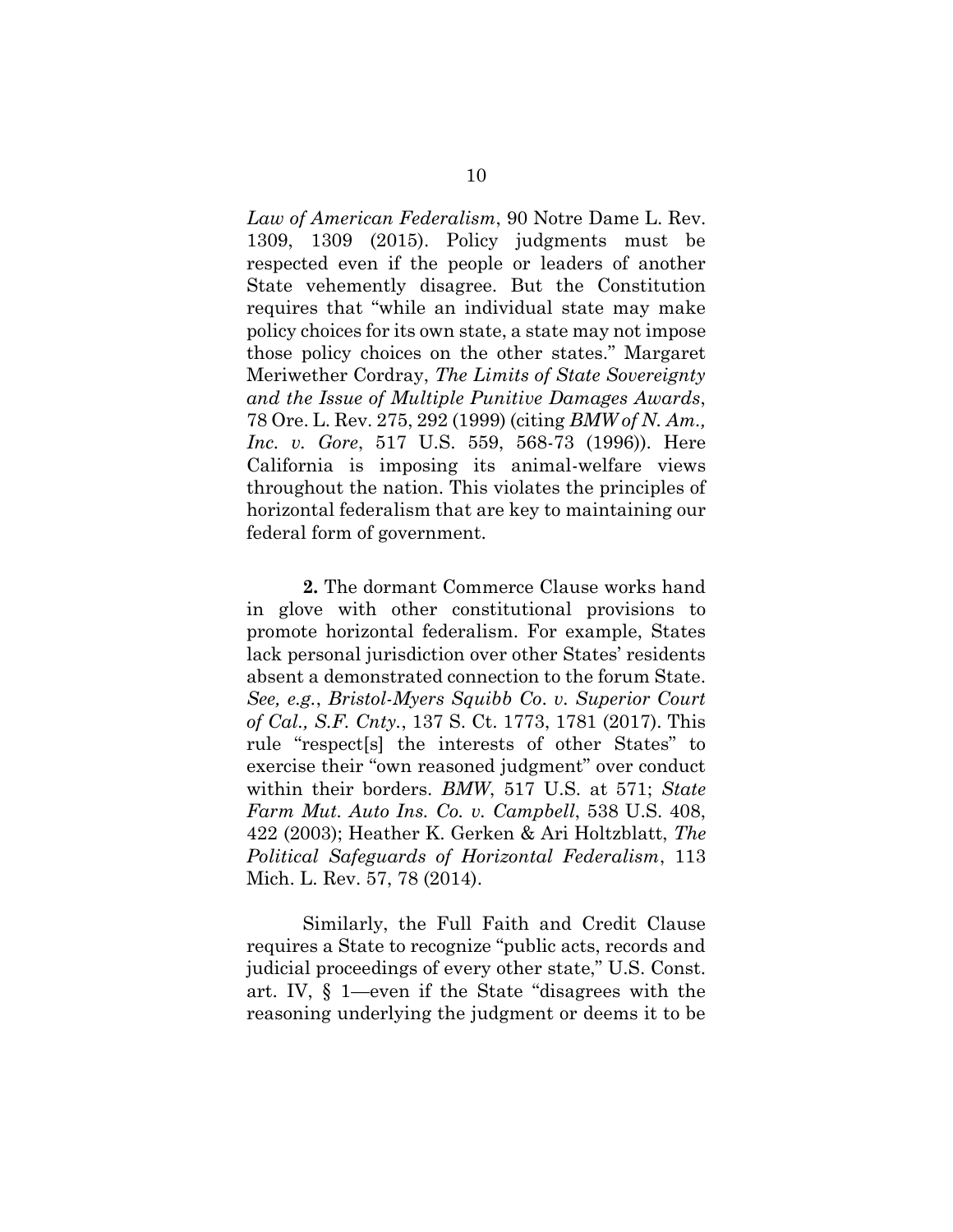<span id="page-18-1"></span>wrong on the merits." *V.L. v. E.L.*, 577 U.S. 404, 407 (2016) (*per curiam).* Agreeing in this way to respect the judgments of other States helped make the individual States "integral parts of a single nation." *Milwaukee Cnty. v. M.E. White Co.*, 296 U.S. 268, 277 (1935).

<span id="page-18-0"></span>The Extradition Clause pushes in the same direction. It mandates that States give criminal defendants over to another State even if they believe "that what the fugitive did was not wrong or that rendition would be unfair." Allan Erbsen, *Horizontal Federalism*, 93 Minn. L. Rev. 493, 546 (2008).

<span id="page-18-2"></span>Underlying each of these constitutional provisions is the principle of state comity. In other words, each State must respect the sovereignty of the other forty-nine States. A law which has upstream effects on interstate commerce in the rest of the country violates the comity principle. The Ninth Circuit's decision, however, ignores this principle and horizontal federalism. This Court should set the record straight and ensure that our nation of fifty distinct sovereigns can continue for another 230 years.

### **B. Proposition 12 Violates Horizontal Federalism Principles.**

**1.** Proposition 12 creates large spillover effects. As described above, it is nearly impossible for commercial farms to track exactly where every pig comes from and goes to. The food chain is complex and parts of one pig may be sent to California while other parts of the same pig may be sent to Mississippi.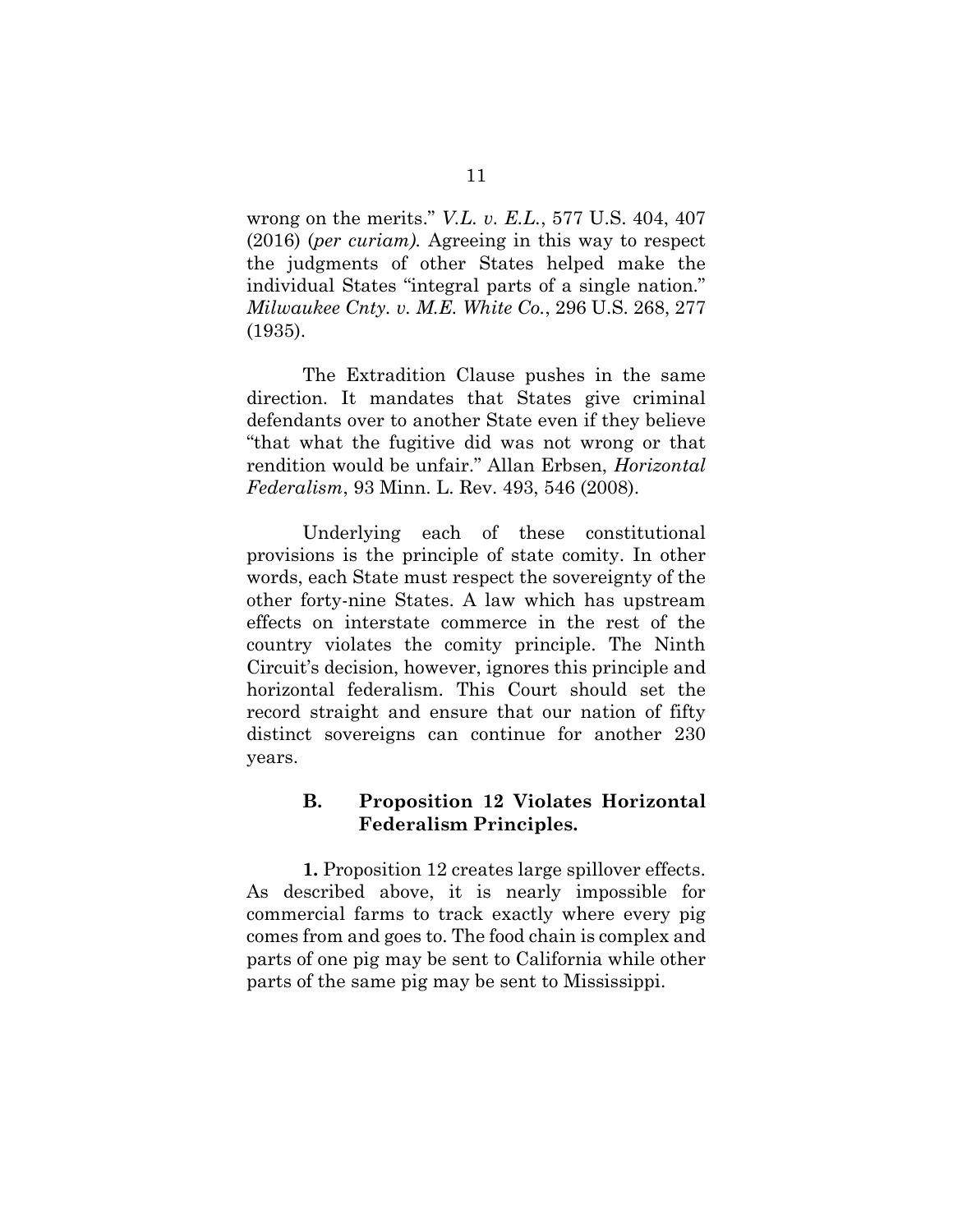Small farms with only a few sows may be able to send pork to California only if the sow was kept in California-compliant accommodations. This would be costly, but doable. The farms would have to slaughter and then process the California-compliant product separately from the other product and then label and ship accordingly. This would decrease the farm's efficiency, which would raise prices.

But most of the pork in America, and in California, does not come from small farms that process and ship their own pork. Rather, it comes from large commercial farms that serve the entire nation. The profit margins for these farms is low and it is infeasible to treat pork sold in California differently from the rest of the nation's pork.

This means that large pork producers would have to comply with Proposition 12 for all of their pork—even pork that is shipped to the other fortynine States. Again, this would cause a large decrease in the available pork supply because of land shortfalls caused by Proposition 12. These upstream effects of Proposition 12 violate horizontal federalism principles.

<span id="page-19-0"></span>**2.** Although "states have de jure symmetry," "de facto asymmetries exist among states such that their relative influence within the federal structure varies." Ann O'M. Bowman, *Horizontal Federalism: Exploring Interstate Interactions*, 14 J. Pub. Admin. Res. & Theory 535, 536 (2004) (citations omitted). California, for example, has far more influence in the federal structure than Rhode Island does.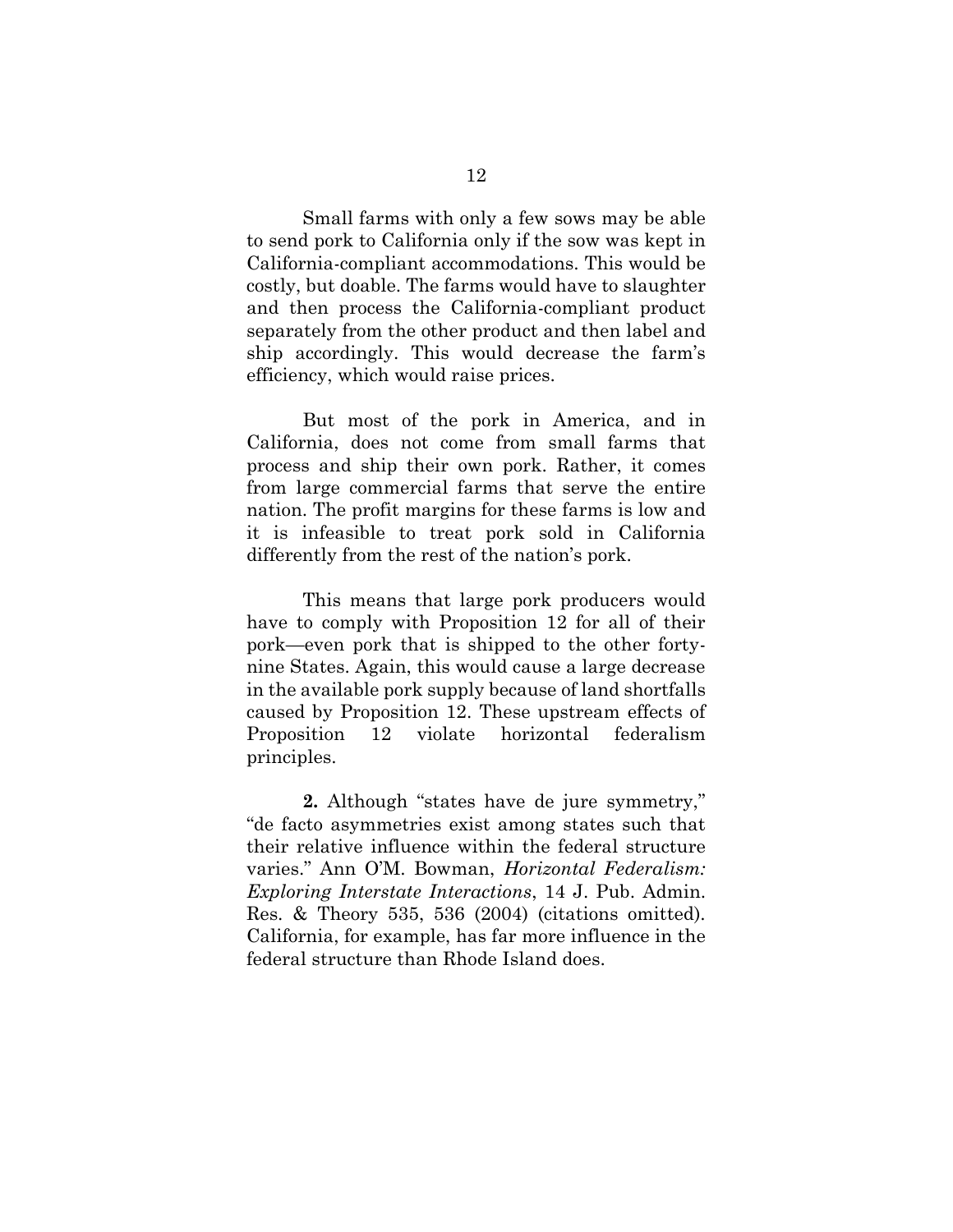<span id="page-20-0"></span>"These asymmetries matter because" States are self-interested entities that often act to advance their own interests while hurting other States' interests. Bowman, 14 J. Pub. Admin. Res. & Theory at 536. Luckily, the Founding Fathers saw this coming. "Thus the U.S. Constitution establishes some basic rules for state-to-state conduct in an effort to produce a smoothly functioning federal system, one in which state-to-state issues can be accommodated and conflict can be minimized." *Id.*

One of the basic rules that the Constitution establishes is that States cannot de facto legislate outside of their borders. Doing so causes massive tension with other States who are stripped of their sovereign ability to regulate conduct within their borders. Proposition 12 exemplifies California's effort to take away the ability of Iowa, Minnesota, North Carolina, Illinois, and Indiana to set animal-welfare standards. This violates horizontal-federalism principles.

**3.** If California can regulate the living conditions for a sow in North Carolina, nothing stops it from regulating how chickens are kept in Georgia, Arkansas, and Mississippi. Nor is there anything to stop California from regulating non-agricultural products that are difficult to track. For example, imagine if California permitted only gold that it considered ethically sourced to be sold in the State. This would make selling gold in the State nearly impossible.

It is not economically feasible to determine the origin of every ounce of gold in a gold bar. Some of the gold may have been mined thousands of years ago by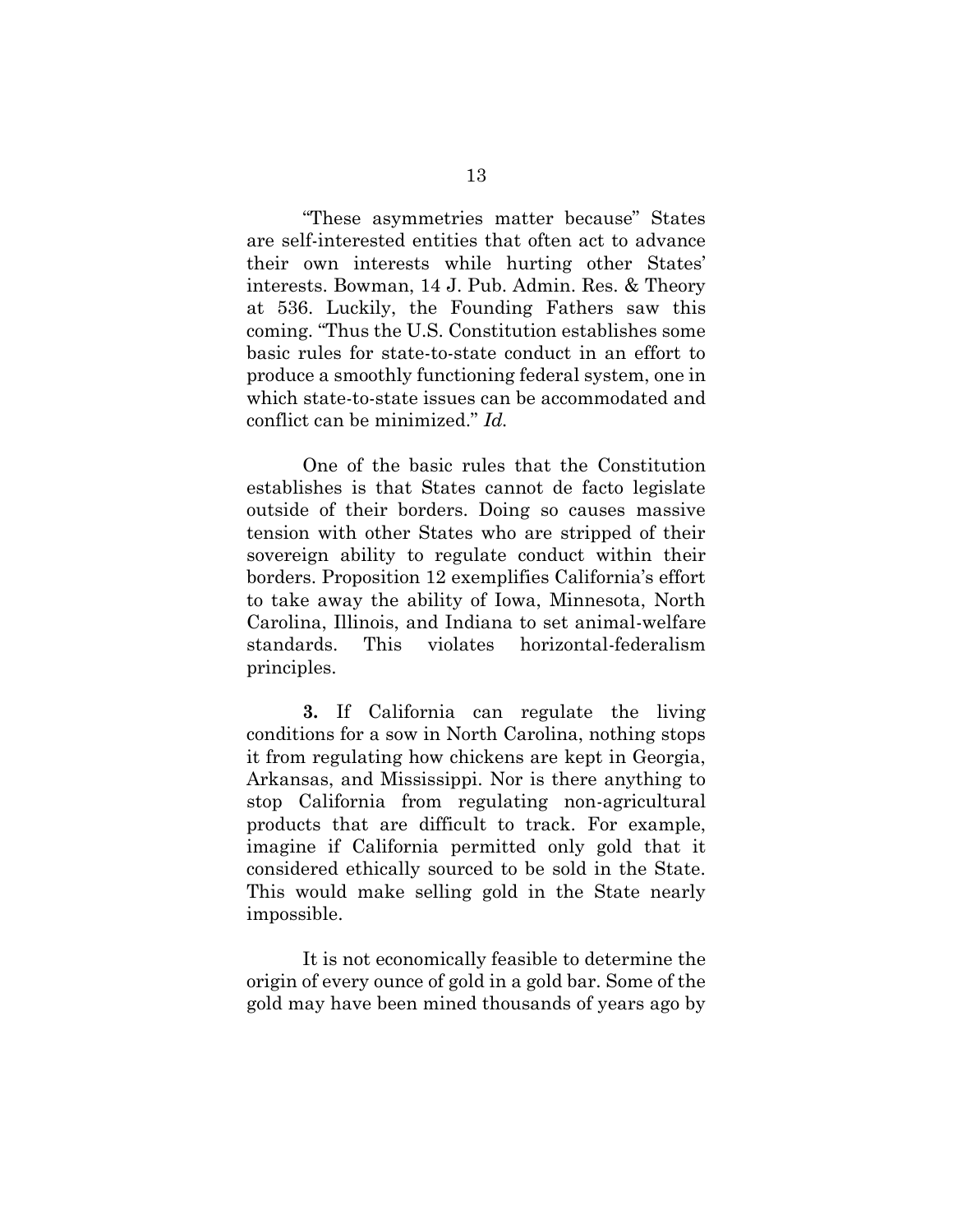slaves and then melted and recast hundreds of times. For a firm to determine the exact origin of every ounce of gold would be impossible. The same is true for pork. As detailed in Petitioners' brief (at 9), it is economically infeasible to track every bit of pork.

Because it is economically infeasible to have separate California-compliant productions, pork producers across the country will have to comply with California's requirements. These upstream effects on interstate commerce are de facto regulation of conduct outside California's borders. That is exactly the type of regulation that the Framers wanted to avoid by baking horizontal federalism into our constitutional structure. Thus, the Ninth Circuit's decision should be reversed to preserve these core federalism principles.

**II. ALLOWING STATE AGRICULTURAL REGULATIONS THAT HARM THE NATION'S FOOD CHAIN WOULD HAVE DEVASTATING RESULTS.**

### <span id="page-21-1"></span>**A. Now Is Not The Time To Interrupt Food Supplies.**

<span id="page-21-0"></span>Anyone who has been to the grocery store in the past few months knows that now is not the time to mess with our food supply. "Fears of a global food crisis are growing." Robert Griffiths, *With food prices climbing, the U.N. is warning of crippling global shortages*, NPR (May 23, 2022), https://n.pr/3MThvyb. As the International Monetary Fund's managing director said, "[t]he situation is indeed very dire." Kristalina Georgieva, *Mornings with Maria* (Fox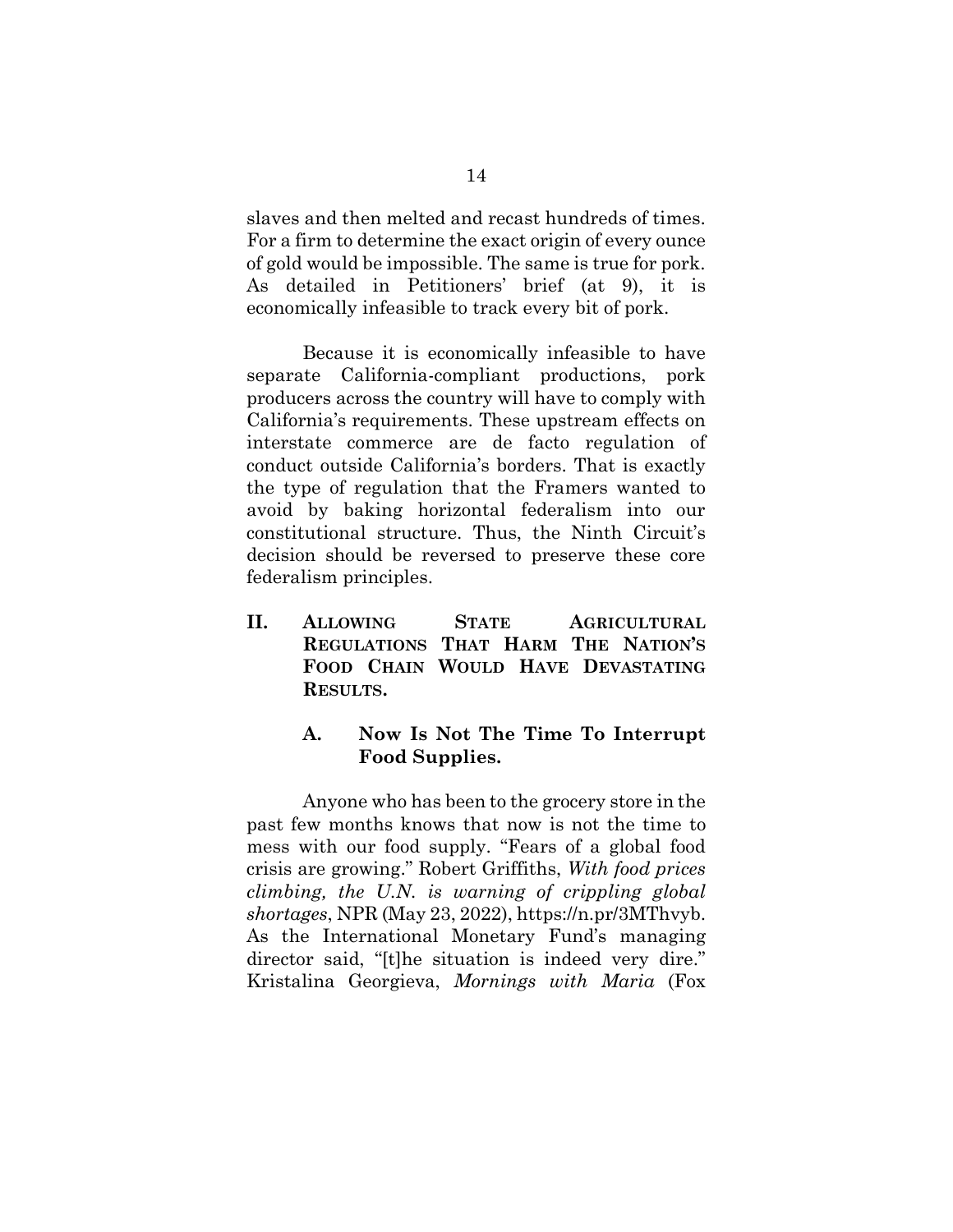Business television broadcast May 25, 2022), available at https://fxn.ws/3xLHoLq.

<span id="page-22-0"></span>Some experts saw this coming. "For the past few years, scientists have been frantically sounding an alarm that governments refuse to hear: the global food system is beginning to look like the global financial system in the run-up to 2008." George Monbiot, *The banks collapsed in 2008 – and our food system is about to do the same*, The Guardian (May 19, 2022), https://bit.ly/3wP3Y5d.

<span id="page-22-2"></span><span id="page-22-1"></span>The tipping point, however, was reached far quicker than most experts expected. That is because they did not expect Vladimir Putin to invade Ukraine. The invasion has caused food prices to skyrocket as supplies dip. *See* Maegan Vazquez & Sam Fossum, *Biden blames Russia's war in Ukraine for food supply shortages and price hikes*, CNN (May 11, 2022), https://cnn.it/3mfAPdz. "More than 20 million tons of grain are stuck in silos at Ukrainian ports, as Russian blockades prevent ships setting sail with wheat, corn and other exports." Laura McQuillan, *Global food crisis fuelled by war in Ukraine could provoke unrest*, CBC (May 20, 2022), https://bit.ly/3LQrzXm. If those food supplies are not released shortly, they will rot. In other words, over 40 billion pounds of food will go to waste. Without that food flowing into Africa and the Middle East, those regions will turn to America for food. With more competition for the limited amount of food produced in America, prices will increase. This is economics 101.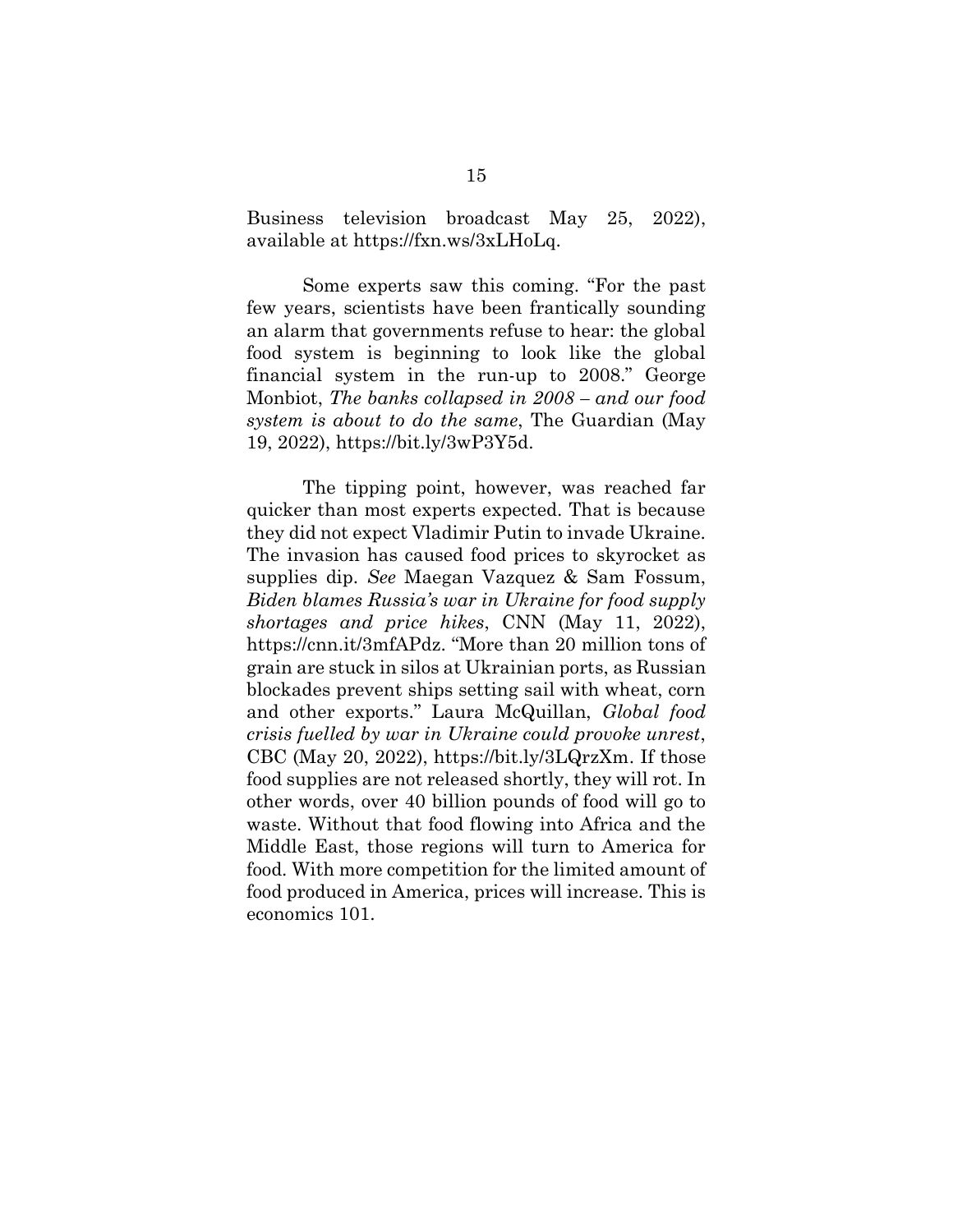### <span id="page-23-0"></span>**B. The Ninth Circuit's Decision Will Interrupt The Food Supply.**

Proposition 12 requires all farmers use group housing with at least twenty-four square feet of space per animal. Cal. Health & Safety Code § 25991(e). Almost no existing sow farms meet these requirements. So nearly every hog farmer in America must make extensive capital improvements or build new farms that satisfy California's ridiculous and unscientific requirements. *Cf.* Allen Zhong, *Largest US Pork Packer Closing California Plant, Citing High Costs and Red Tape* (June 12, 2022), https://bit.ly/ 39vXU8K (company closing operations because of increased costs associated with Proposition 12).

<span id="page-23-1"></span>Constructing one California-compliant facility to house 5,200 sows would cost at least \$15.6 million. *See* Barry K. Goodwin, *California's Proposition 12 and its Impacts on the Pork Industry* (May 13, 2021). Farmers would have to build at least 130 of these facilities to meet the demand for pork in California. *See* Pet. App. 345a.

In other words, it would take over \$2 billion in expenditures to create California-compliant farms. But again, that would not be the only increased cost associated with forcing farmers in other States to comply with Proposition 12. Rather than use the normal supply chain, America's pork producers would need a separate supply chain for California-compliant pork products. This, of course, reduces efficiency. Rather than use economies of scale to reduce variable costs, the separate supply chains would cause unnecessary duplication.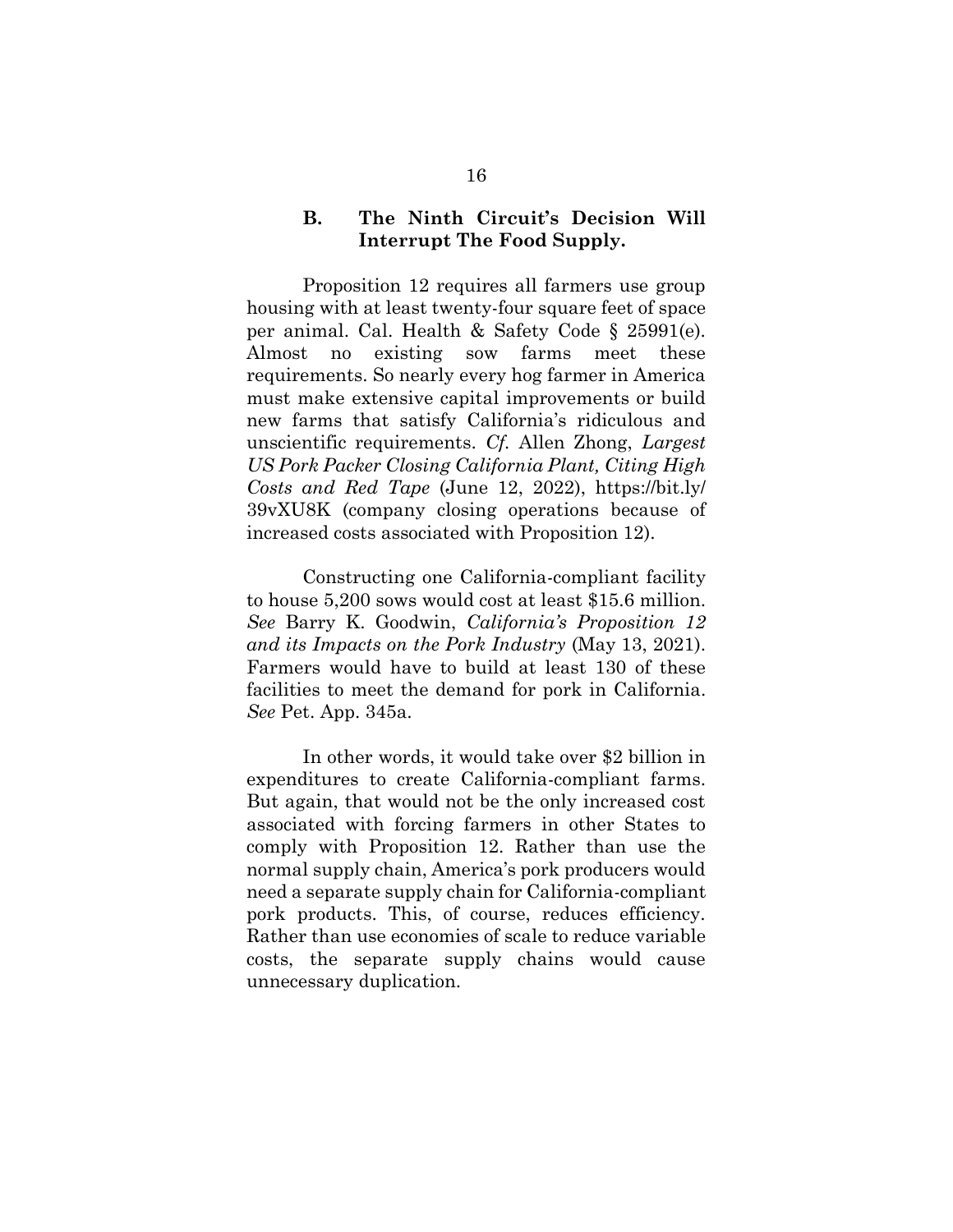### **C. The Effects Of Increased Food Prices Are Devastating.**

Rising food prices may not have a large impact on those who thrive inside the rarefied bubbles of Silicon Valley or the District of Columbia. But it will have devastating consequences for many Americans and those across the globe. The only way to avoid these impacts is to reverse the Ninth Circuit's decision.

<span id="page-24-1"></span>"Higher food prices reduce the poor's access to food, which has possible long-term, irreversible consequences for health, productivity, and wellbeing." Mark W. Rosegrant, Dir. of Env't and Prod. Tech. Div. at the Int'l Food Policy Rsch. Inst., *Biofuels and Grain Prices: Impacts and Policy Responses* (May 7, 2008) (transcript available at https://bit.ly/ 3NGxOOO). Without access to pork or other nutritious food, the poor will turn to junk food. This causes health problems like obesity, hypertension, and diabetes.

<span id="page-24-0"></span>Americans will feel these effects. But the larger effect may be seen overseas. Higher food prices "strain incomes in poorer countries, especially in some parts of Latin America and Africa, where some people may spend up to 50 or 60 percent of their income on food." Ana Swanson, *Ballooning Food Prices Threaten the World's Poorest*, N.Y. Times, Feb. 4, 2022, at A9, https://nyti.ms/3Q3K26j. This is a "cause for worry" because it could spark "social unrest on a widespread scale." *Id.* (cleaned up).

The fears about rising food prices causing millions—if not billions—of people to go hungry are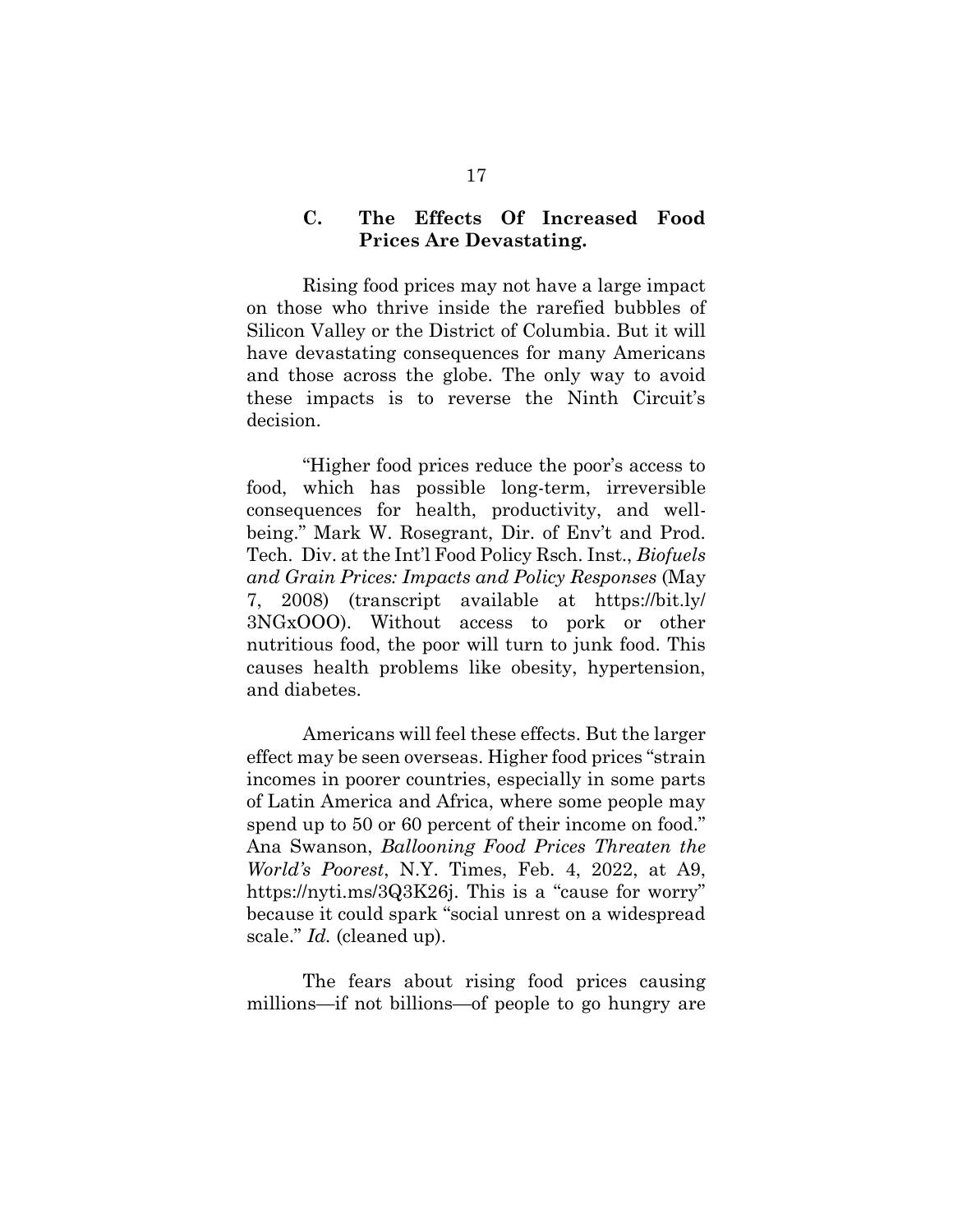<span id="page-25-0"></span>not merely theoretical. Last year, "[a]cute food insecurity [] soared 74%" because of "food price hikes" that "exacerbated existing pressures." Maytaal Angel, *Higher food prices help fuel 74% jump in global hunger - UN agency*, Reuters (July 9, 2021), https://reut.rs/3wVy3jL. This, of course, was before Russia invaded Ukraine and placed even more pressure on worldwide food prices.

The effects of rising food prices are a real danger to the health and welfare of the world's poor. But California doesn't care about how those impoverished people are faring. Rather, it caters to the rich techies in San Francisco and the Hollywood elite, who feel more virtuous eating pork sourced from farms that provide twenty-four square feet of space per sow. This Court should reject this self-centered approach and look at the real-word effects of rising food prices. Thus, it should reverse the Ninth Circuit's decision and hold that Proposition 12 violates the dormant Commerce Clause.